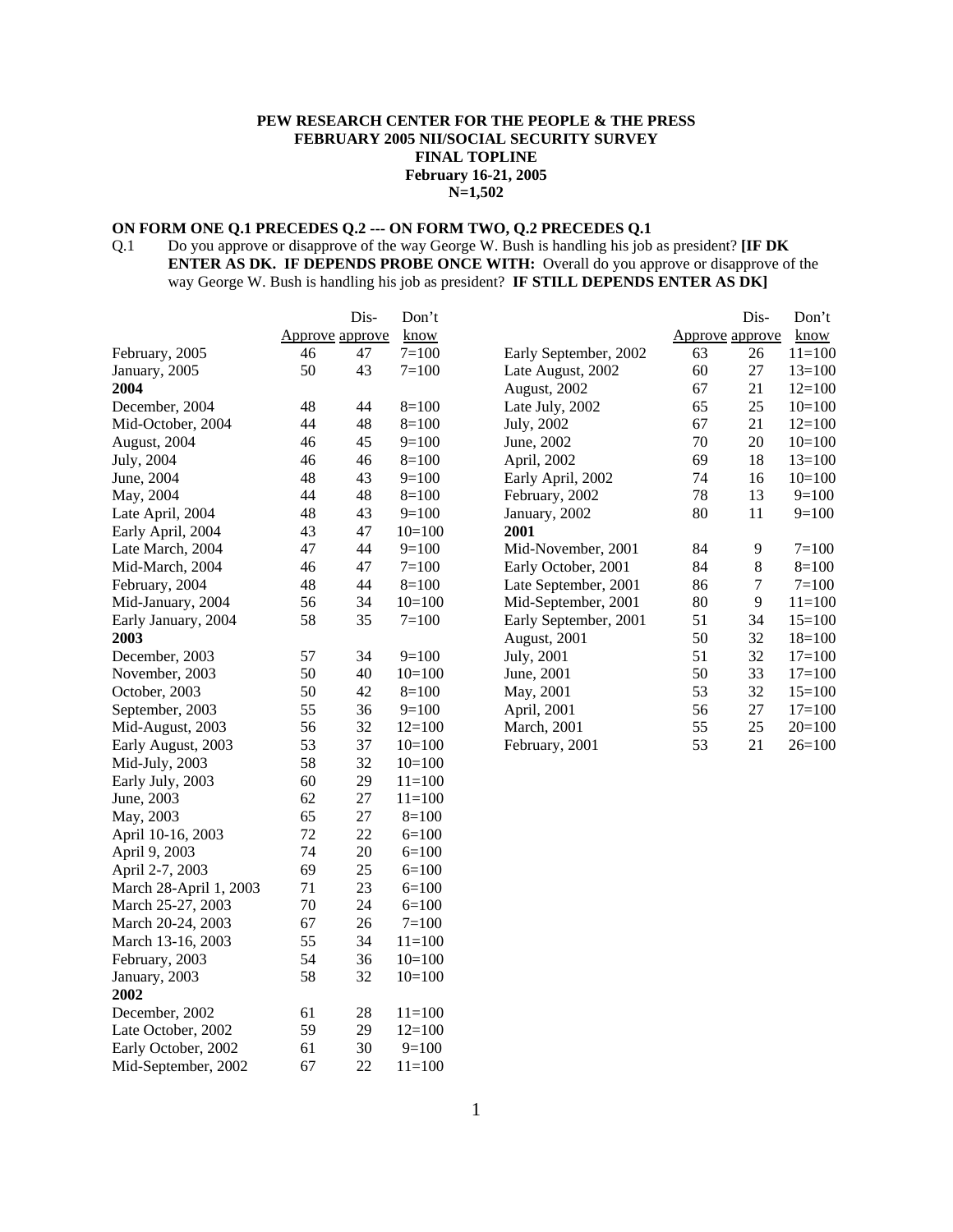| All in all, are you satisfied or dissatisfied with the way things are going in this country today?<br>Q.2 |  |  |
|-----------------------------------------------------------------------------------------------------------|--|--|
|-----------------------------------------------------------------------------------------------------------|--|--|

|                              | Sat-   | Dis-      | No         |
|------------------------------|--------|-----------|------------|
|                              | isfied | satisfied | Opinion    |
| February, 2005               | 38     | 56        | $6=100$    |
| January, 2005                | 40     | 54        | $6=100$    |
| December, 2004               | 39     | 54        | $7 = 100$  |
| Mid-October, 2004            | 36     | 58        | $6=100$    |
| July, 2004                   | 38     | 55        | $7 = 100$  |
| May, 2004                    | 33     | 61        | $6=100$    |
| Late February, 2004          | 39     | 55        | $6=100$    |
| Early January, 2004          | 45     | 48        | $7 = 100$  |
| December, 2003               | 44     | 47        | $9=100$    |
| October, 2003                | 38     | 56        | $6=100$    |
| August, 2003                 | 40     | 53        | $7 = 100$  |
| April, $20031$               | 50     | 41        | $9=100$    |
| January, 2003                | 44     | 50        | $6=100$    |
| November, 2002               | 41     | 48        | $11 = 100$ |
| September, 2002 <sup>2</sup> | 41     | 55        | $4=100$    |
| Late August, 2002            | 47     | 44        | $9=100$    |
| May, 2002                    | 44     | 44        | $12=100$   |
| March, 2002                  | 50     | 40        | $10=100$   |
| Late September, 2001         | 57     | 34        | $9=100$    |
| Early September, 2001        | 41     | 53        | $6=100$    |
| June, 2001                   | 43     | 52        | $5 = 100$  |
| March, 2001                  | 47     | 45        | $8=100$    |
| February, 2001               | 46     | 43        | $11=100$   |
| January, 2001                | 55     | 41        | $4=100$    |
| October, 2000 (RVs)          | 54     | 39        | $7=100$    |
| September, 2000              | 51     | 41        | 8=100      |
| June, 2000                   | 47     | 45        | $8=100$    |
| April, 2000                  | 48     | 43        | $9=100$    |
| August, 1999                 | 56     | 39        | $5 = 100$  |
| January, 1999                | 53     | 41        | 6=100      |
| November, 1998               | 46     | 44        | $10=100$   |
| Early September, 1998        | 54     | 42        | $4 = 100$  |
| Late August, 1998            | 55     | 41        | $4=100$    |
| Early August, 1998           | 50     | 44        | $6 = 100$  |
| February, 1998               | 59     | 37        | $4=100$    |
| January, 1998                | 46     | 50        | $4=100$    |
| September, 1997              | 45     | 49        | $6=100$    |
| August, 1997                 | 49     | 46        | $5=100$    |
| January, 1997                | 38     | 58        | $4=100$    |
| July, 1996                   | 29     | 67        | $4=100$    |
| March, 1996                  | 28     | 70        | $2=100$    |
| October, 1995                | 23     | 73        | $4=100$    |
| June, 1995                   | 25     | 73        | $2=100$    |

|                         | Sat-   | Dis-      | No         |
|-------------------------|--------|-----------|------------|
|                         | isfied | satisfied | Opinion    |
| April, 1995             | 23     | 74        | $3=100$    |
| July, 1994              | 24     | 73        | $3=100$    |
| March, 1994             | 24     | 71        | $5=100$    |
| October, 1993           | 22     | 73        | $5=100$    |
| September, 1993         | 20     | 75        | $4=100$    |
| May, 1993               | 22     | 71        | $7 = 100$  |
| January, 1993           | 39     | 50        | $11 = 100$ |
| January, 1992           | 28     | 68        | $4=100$    |
| November, 1991          | 34     | 61        | $5=100$    |
| Late Feb, 1991 (Gallup) | 66     | 31        | $3=100$    |
| <b>August, 1990</b>     | 47     | 48        | $5=100$    |
| May, 1990               | 41     | 54        | $5=100$    |
| January, 1989           | 45     | 50        | $5=100$    |
| September, 1988 (RVs)   | 50     | 45        | $5=100$    |
| May, 1988               | 41     | 54        | $5=100$    |
| January, 1988           | 39     | 55        | $6=100$    |

<sup>1</sup> Asked April 8, 2003 only; N=395.

 $2<sup>2</sup>$  The September 2002 trend is from a Pew Global Attitudes Project survey, fielded August 19 to September 8, 2002 and released December 4, 2002.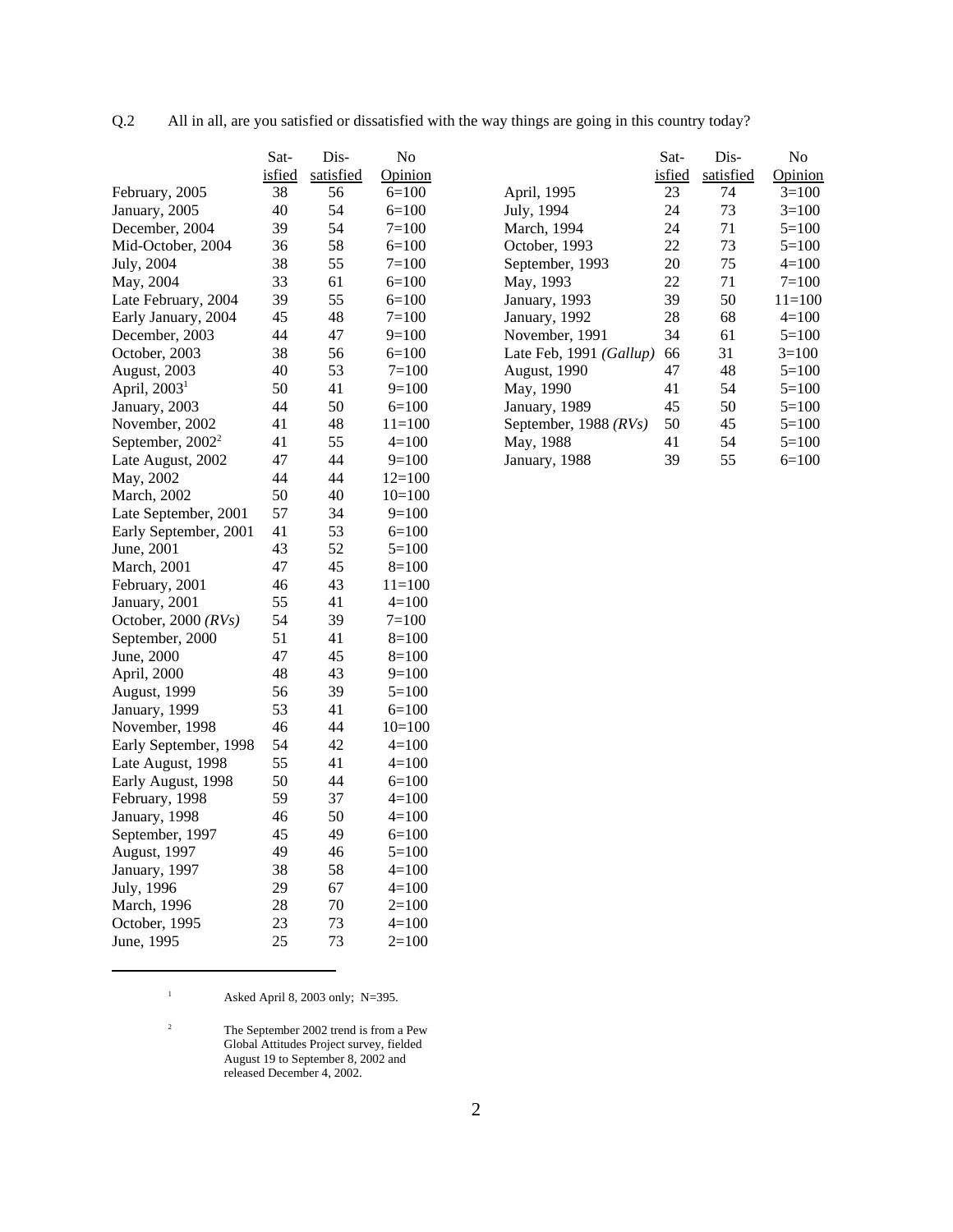# **ASK FORM 1 ONLY [N=761]:**

Q.3F1 Please tell me what one word best describes your impression of George W. Bush. Tell me just the ONE best word that describes him. **(OPEN-END. PROBE ONCE IF RESPONDENT ANSWERS "DON'T KNOW". ACCEPT UP TO TWO RESPONSES, BUT DO NOT PROBE FOR SECOND RESPONSE).**

*(Registered Voters)*

|                | February 2005*   |    | May 2004         |    | Early Feb $2004^3$ |    | May 2003             |    | Mid-Oct 2000    |
|----------------|------------------|----|------------------|----|--------------------|----|----------------------|----|-----------------|
| 38             | Honest           |    | 30 Honest        |    | 27 Honest          | 29 | Honest               |    | 47 Honest       |
| 20             | Good             | 29 | Good             | 24 | Fair               | 21 | Good                 | 28 | Good            |
| 15             | Integrity        | 26 | Incompetent      | 24 | Leader             | 20 | Arrogant             | 19 | OK/Okay         |
| 15             | Arrogant         | 26 | Leader           | 21 | Liar               | 16 | Leader               | 17 | Sincere         |
| 14             | Incompetent      | 24 | Arrogant         | 17 | Arrogant           | 13 | Great                | 13 | Arrogant        |
| 13             | Leader           | 16 | Strong           | 14 | Strong             | 12 | Confident            | 13 | Fair            |
| 11             | Fair             | 15 | Integrity        | 13 | Excellent          | 12 | Courageous           | 13 | Alright         |
| 11             | Idiot            | 13 | Idiot            | 13 | Good               | 11 | Aggressive           | 12 | Dislike         |
| 9              | Strong           | 11 | Christian        | 12 | Christian          | 11 | Christian            | 12 | Leader          |
| 9              | Liar             | 10 | Determined       | 12 | Integrity          | 11 | Determined           | 12 | Untrustworthy   |
| 8              | Excellent        | 10 | Stupid           | 9  | Stupid             | 11 | Integrity            | 11 | Trustworthy     |
| 8              | Trustworthy      | 9  | Liar             | 9  | Incompetent        | 10 | Patriot/Patriotic 11 |    | President       |
| 8              | <b>Dishonest</b> | 8  | Trustworthy      | 8  | <b>Dishonest</b>   | 9  | Cowboy               | 11 | Inexperienced   |
| 8              | Poor             | 7  | Aggressive       | 7  | Confident          | 8  | Competent            | 10 | Conservative    |
| 7              | Conservative     | 7  | Committed        |    | Determined         | 8  | Decisive             | 9  | Refer to Father |
| 7              | Great            | 7  | Dishonest        | 7  | Idiot              | 8  | Idiot                | 9  | Republican      |
| 7              | <b>Sucks</b>     | 7  | Okay             | 7  | Patriotic          | 8  | President            | 9  | Liar            |
| 7              | Christian        | 6  | Dedicated        | 7  | Ass                | 8  | Strong               | 9  | <b>Boring</b>   |
| 7              | Honorable        | 6  | Fair             | 6  | Character          | 7  | Adequate             | 8  | I like him      |
| 6              | Dedicated        | 6  | President        | 6  | Poor               | 7  | Excellent            | 8  | Good man/guy    |
| 6              | Determined       | 6  | War/warrior      | 6  | Selfish            | 7  | Fair                 | 8  | Stupid          |
| 6              | President        | 5  | <b>Brave</b>     |    | $(N=748)$          |    | $(N=602)$            |    | $(N=997)$       |
| 6              | Selfish          | 5  | Confident        |    |                    |    |                      |    |                 |
| 5              | Trying           | 5  | Courageous       |    |                    |    |                      |    |                 |
| 5              | Warmonger        | 5  | Decisive         |    |                    |    |                      |    |                 |
| 5              | Ignorant         | 5  | Dumb             |    |                    |    |                      |    |                 |
| 5              | Terrible         | 5  | Excellent        |    |                    |    |                      |    |                 |
| $\overline{4}$ | Diligent         | 5  | Great            |    |                    |    |                      |    |                 |
| 4              | Consistent       | 5  | Honorable        |    |                    |    |                      |    |                 |
| 4              | Sincere          | 5  | Straight-forward |    |                    |    |                      |    |                 |
| 4              | Ineffective      |    | $(N=897)$        |    |                    |    |                      |    |                 |
| 4              | Inept            |    |                  |    |                    |    |                      |    |                 |

*\* The numbers listed represent the number of respondents who offered each response; the numbers are not percentages.*

<sup>&</sup>lt;sup>3</sup> In Early February 2004, these "one word" questions were not asked toward the beginning of the questionnaire. For George W. Bush, trends from March 1999, September 1999 and March 2000 are also available.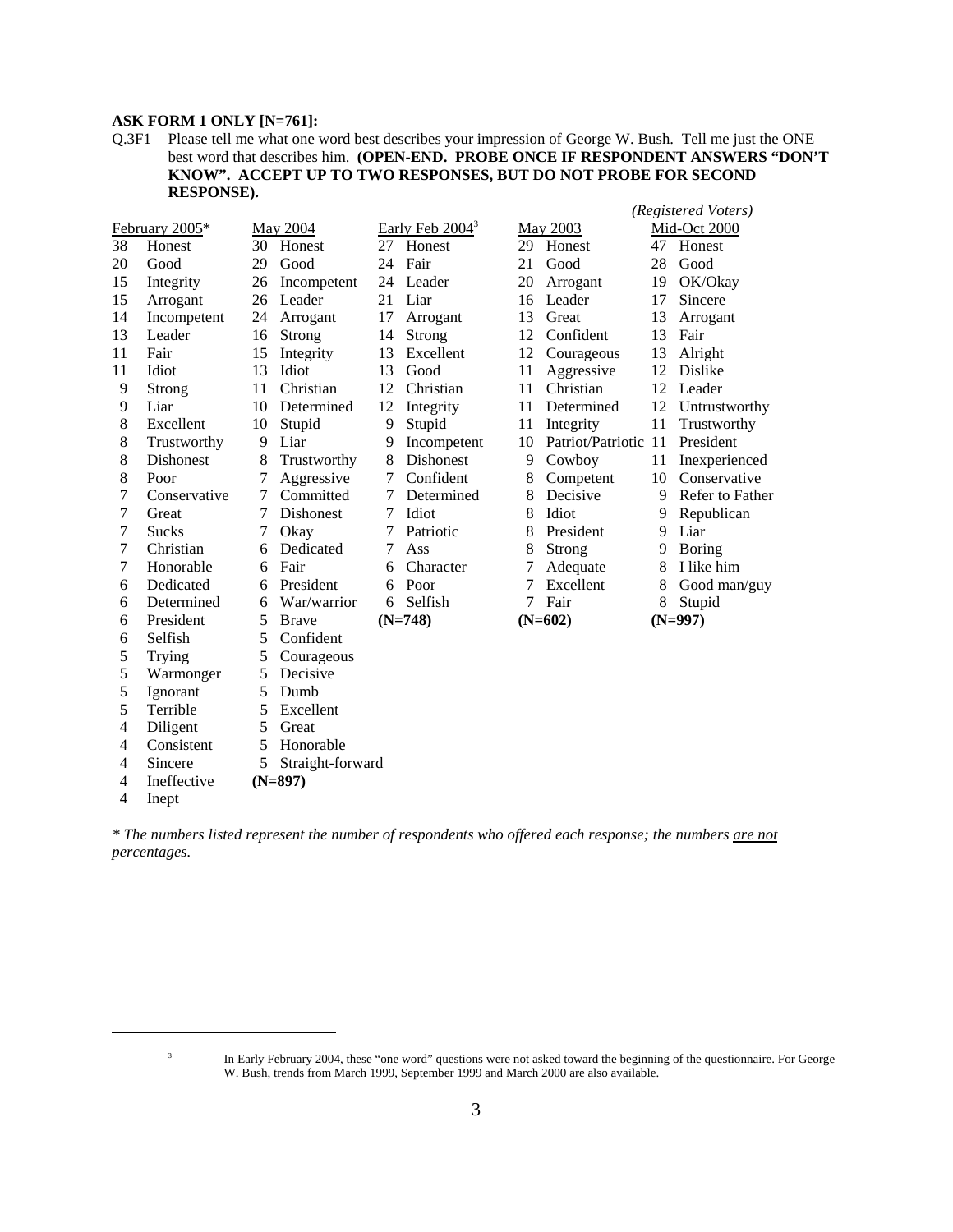# **ASK ALL:**

More specifically…

Q.4 Do you approve or disapprove of the way George W. Bush is handling **[INSERT ITEM; RANDOMIZE; OBSERVE FORM SPLITS]**?

|    |                                | <b>Approve</b> | Disapprove | DK/Ref.   |
|----|--------------------------------|----------------|------------|-----------|
| a. | The economy                    | 43             | 50         | $7 = 100$ |
|    | January, 2005                  | 45             | 50         | $5=100$   |
|    | Mid-October, 2004              | 38             | 55         | $7 = 100$ |
|    | Early September, 2004          | 44             | 49         | $7 = 100$ |
|    | August, 2004                   | 42             | 52         | $6=100$   |
|    | July, 2004                     | 42             | 52         | $6=100$   |
|    | June, 2004                     | 43             | 50         | $7 = 100$ |
|    | Early April, 2004              | 39             | 53         | $8=100$   |
|    | Mid-January, 2004              | 47             | 47         | $6=100$   |
|    | September, 2003                | 43             | 48         | $9=100$   |
|    | February, 2003                 | 43             | 48         | $9=100$   |
|    | January, 2003                  | 47             | 45         | $8=100$   |
|    | Early October, 2002            | 49             | 40         | $11=100$  |
|    | June, 2002                     | 53             | 36         | $11=100$  |
|    | January, 2002                  | 60             | 28         | $12=100$  |
|    | Early September, 2001          | 47             | 44         | $9=100$   |
|    | February, 2001                 | 50             | 22         | $28=100$  |
| b. | The situation in Iraq          | 40             | 53         | $7 = 100$ |
|    | January, 2005                  | 45             | 50         | $5=100$   |
|    | Mid-October, 2004              | 37             | 56         | $7=100$   |
|    | Early September, 2004          | 47             | 45         | $8=100$   |
|    | August, 2004                   | 43             | 52         | $5=100$   |
|    | July, 2004                     | 42             | 53         | $5 = 100$ |
|    | June, 2004                     | 42             | 51         | $7 = 100$ |
|    | Late April, 2004               | 44             | 48         | $8=100$   |
|    | Early April, 2004              | 40             | 53         | $7=100$   |
|    | Mid-January, 2004              | 59             | 37         | $4=100$   |
|    | September, 2003                | 52             | 40         | $8=100$   |
|    | April 10-16, 2003 <sup>4</sup> | 77             | 17         | $6=100$   |
|    | April 8-9, 2003                | 71             | 23         | $6=100$   |
|    | --April 9, 2003                | 76             | 18         | $6 = 100$ |
|    | --April 8, 2003                | 65             | 28         | $7 = 100$ |
|    | April 2-7, 2003                | 73             | 21         | $6=100$   |
|    | March 28-April 1, 2003         | 69             | 26         | $5=100$   |
|    | March 25-27, 2003              | 73             | 23         | $4=100$   |
|    | March 23-24, 2003              | 72             | 22         | $6=100$   |
|    | March 20-22, 2003              | 70             | 23         | $7 = 100$ |
|    | February, 2003                 | 56             | 37         | $7 = 100$ |
|    | January, 2003                  | 56             | 36         | $8=100$   |
|    | Early October, 2002            | 56             | 34         | $10=100$  |

<sup>4</sup> From March to April 2003 the item was worded: "... dealing with the war in Iraq?" The 1991 Gallup trend was worded "...George Bush is handling the situation in the Persian Gulf region."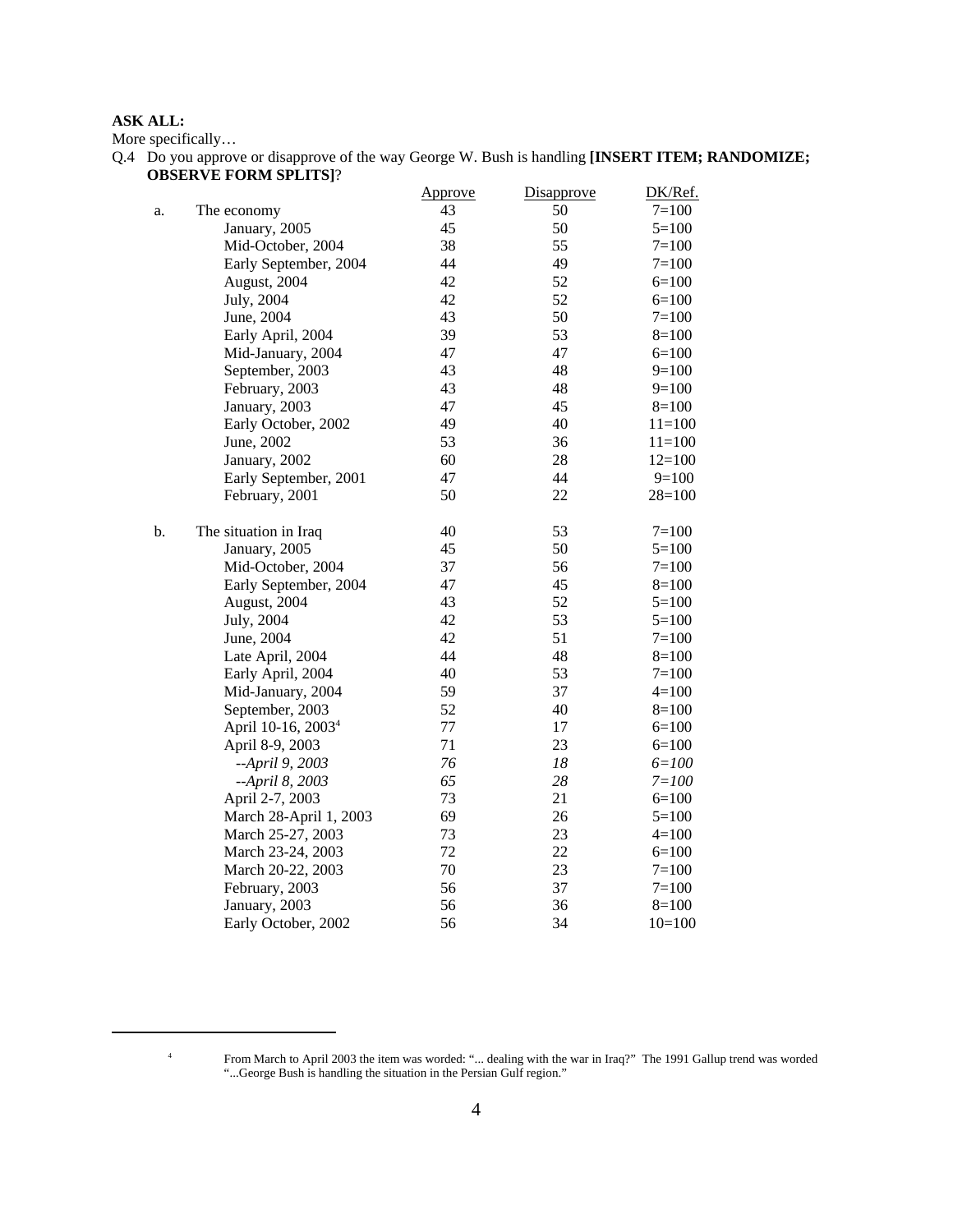| <b>Q.4 CONTINUED</b> |                                  | Approve | Disapprove | DK/Ref.    |
|----------------------|----------------------------------|---------|------------|------------|
| c.                   | Social Security                  | 29      | 55         | $16=100$   |
|                      | June, 2002                       | 36      | 42         | $22=100$   |
|                      | Gallup: March, 2002              | 47      | 40         | $13=100$   |
|                      | Gallup: March, 2001              | 49      | 31         | $20=100$   |
|                      | ASK FORM 2 ONLY [N=741]:         |         |            |            |
| d.F2                 | Terrorist threats                | 59      | 34         | $7 = 100$  |
|                      | January, 2005                    | 62      | 33         | $5=100$    |
|                      | Mid-October, 2004                | 49      | 40         | $11=100$   |
|                      | Early September, 2004            | 62      | 32         | $6=100$    |
|                      | August, 2004                     | 58      | 37         | $5=100$    |
|                      | July, 2004                       | 54      | 40         | $6=100$    |
|                      | June, 2004                       | 56      | 35         | $9=100$    |
|                      | Late April, 2004                 | 55      | 36         | $9=100$    |
|                      | Early April, 2004                | 53      | 38         | $9=100$    |
|                      | Gallup: December, 2003           | 65      | 33         | $2=100$    |
|                      | September, 2003                  | 64      | 28         | $8=100$    |
|                      | February, 2003                   | 67      | 25         | $8=100$    |
|                      | January, 2003                    | 69      | 23         | $8=100$    |
|                      | Early October, 2002              | 71      | 22         | $7 = 100$  |
|                      | June, 2002                       | 74      | 18         | $8=100$    |
|                      | Mid-September, 2001 <sup>5</sup> | 85      | 6          | $9=100$    |
|                      | Clinton: Early September, 1998   | 72      | 20         | $8=100$    |
| e.F2                 | The nation's foreign policy      | 43      | 46         | $11 = 100$ |
|                      | January, 2005                    | 48      | 43         | $9=100$    |
|                      | Mid-October, 2004                | 37      | 49         | $14=100$   |
|                      | Early September, 2004            | 47      | 42         | $11=100$   |
|                      | August, 2004                     | 42      | 49         | $9=100$    |
|                      | July, 2004                       | 40      | 48         | $12=100$   |
|                      | Mid-January, 2004                | 53      | 36         | $11=100$   |
|                      | March, 2003                      | 53      | 36         | $11=100$   |
|                      | Early April, 2002                | 69      | 20         | $11=100$   |
|                      | Gallup: October, 2001            | 81      | 14         | $5=100$    |
|                      | Early September, 2001            | 46      | 34         | $20=100$   |
|                      | August, 2001 <sup>6</sup>        | 45      | 32         | $23=100$   |
|                      | Clinton: September, 1997         | 54      | 34         | $12=100$   |
|                      | <b>Bush, Sr: May, 1990</b>       | 58      | 30         | $12=100$   |

<sup>&</sup>lt;sup>5</sup> In Mid-September, 2001 the question was worded: "...dealing with the terrorist attacks on the World Trade Center in New York City and the Pentagon in Washington." In Early September 1998 the question was worded: "Do you approve or disapprove of the way Bill Clinton is handling current threats from international terrorist groups?"

<sup>&</sup>lt;sup>6</sup> In August 2001 roughly half of the U.S. sample was asked about Bush's handling of international policy, while the other half was asked about the handling of the nation's foreign policy. Results did not differ between question wordings.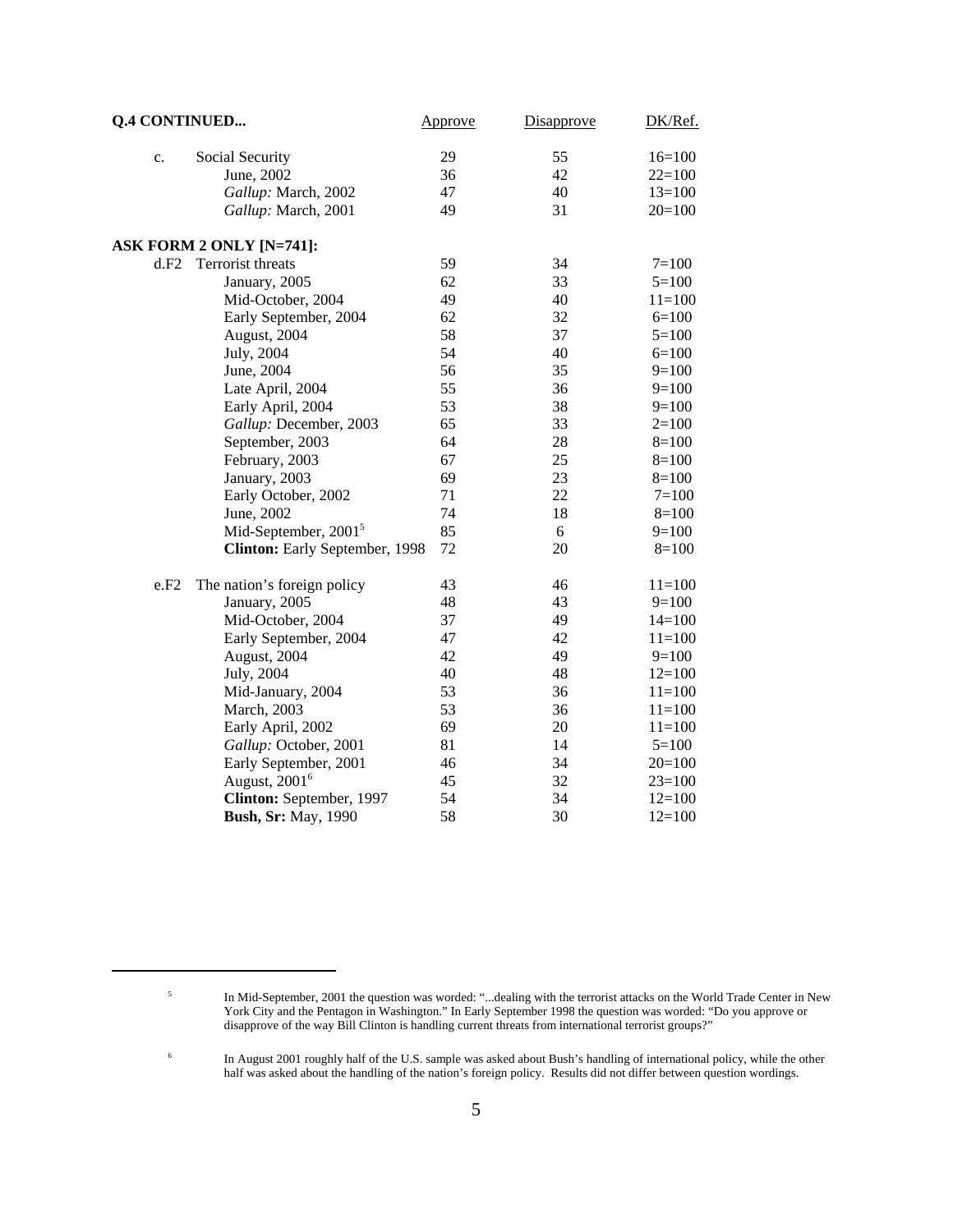| <b>Q.4 CONTINUED</b> |                                    | <u>Approve</u> | Disapprove | DK/Ref.    |
|----------------------|------------------------------------|----------------|------------|------------|
| f.F2                 | The federal budget deficit         | 41             | 46         | $13=100$   |
|                      | Gallup: December, 2003             | 32             | 60         | $8=100$    |
|                      | Gallup: August, 2003               | 39             | 55         | $6=100$    |
|                      | Gallup: January, 2003 <sup>7</sup> | 43             | 47         | $10=100$   |
|                      | Gallup: March, 2002                | 51             | 37         | $12=100$   |
|                      | Gallup: April, 2001                | 52             | 37         | $11=100$   |
|                      | Clinton: July, 1994                | 31             | 58         | $11=100$   |
|                      | <b>Bush, Sr: May, 1990</b>         | 22             | 64         | $14=100$   |
| g.F2                 | Health care policy                 | 36             | 51         | $13=100$   |
|                      | Gallup: November, 2004             | 37             | 57         | $6=100$    |
|                      | Gallup: January, 2004              | 43             | 49         | $8=100$    |
|                      | September, 2003                    | 33             | 46         | $21 = 100$ |
|                      | Gallup: January, 2003              | 41             | 44         | $15=100$   |
|                      | June, 2002                         | 37             | 46         | $17=100$   |
|                      | Clinton: July, 1994                | 39             | 54         | $7 = 100$  |
|                      | <b>Bush, Sr: May, 1990</b>         | 30             | 59         | $11=100$   |
| h.F2                 | Education                          | 44             | 42         | $14=100$   |
|                      | Gallup: August, 2004               | 47             | 47         | $6=100$    |
|                      | Gallup: January, 2004              | 56             | 35         | $9=100$    |
|                      | Gallup: January, 2003              | 57             | 30         | $13=100$   |
|                      | June, 2002                         | 56             | 31         | $13=100$   |
|                      | Gallup: March, 2001                | 65             | 22         | $13=100$   |
|                      | <b>Bush, Sr: May, 1990</b>         | 45             | 45         | $10=100$   |
| i.F2                 | The environment                    | 42             | 43         | $15=100$   |
|                      | Gallup: January, 2003              | 53             | 37         | $10=100$   |
|                      | June, 2002                         | 50             | 38         | $12=100$   |
|                      | Early September, 2001              | 42             | 42         | $16=100$   |
|                      | <b>Bush, Sr: May, 1990</b>         | 44             | 45         | $11 = 100$ |
|                      |                                    |                |            |            |

Q.5 Now I will read a list of some stories covered by news organizations this past month. As I read each item, tell me if you happened to follow this news story very closely, fairly closely, not too closely, or not at all closely. **[INSERT ITEM; RANDOMIZE. OBSERVE FORM SPLITS]**

|                                                  | Very    | Fairly |                 | Not too Not at all |           |
|--------------------------------------------------|---------|--------|-----------------|--------------------|-----------|
| ASK FORM 1 ONLY $[N=761]$ :                      | Closely |        | Closely Closely | Closely DK/Ref     |           |
| News about the current situation in Iraq<br>a.F1 | 38      | 45     | 13              | 4                  | $* = 100$ |
| January, 2005                                    | 48      | 37     | 11              | 4                  | $* = 100$ |
| December, 2004                                   | 34      | 44     | 15              | 6                  | $1=100$   |
| Mid-October, 2004                                | 42      | 38     | 11              | 8                  | $1 = 100$ |
| Early September, 2004                            | 47      | 37     | 9               | 6                  | $1 = 100$ |
| August, 2004                                     | 39      | 42     | 12              | 6                  | $1 = 100$ |
| July, 2004                                       | 43      | 40     | 11              | 6                  | $* = 100$ |
| June, 2004                                       | 39      | 42     | 12              | 6                  | $1 = 100$ |
| April, 2004                                      | 54      | 33     | 8               | 5                  | $* = 100$ |
| Mid-March, 2004                                  | 47      | 36     | 12              | 4                  | $1 = 100$ |
| Early February, 2004                             | 47      | 38     | 10              | 4                  | $1 = 100$ |

<sup>7</sup> Between April 2001 and January 2003 the Gallup item was worded "the federal budget."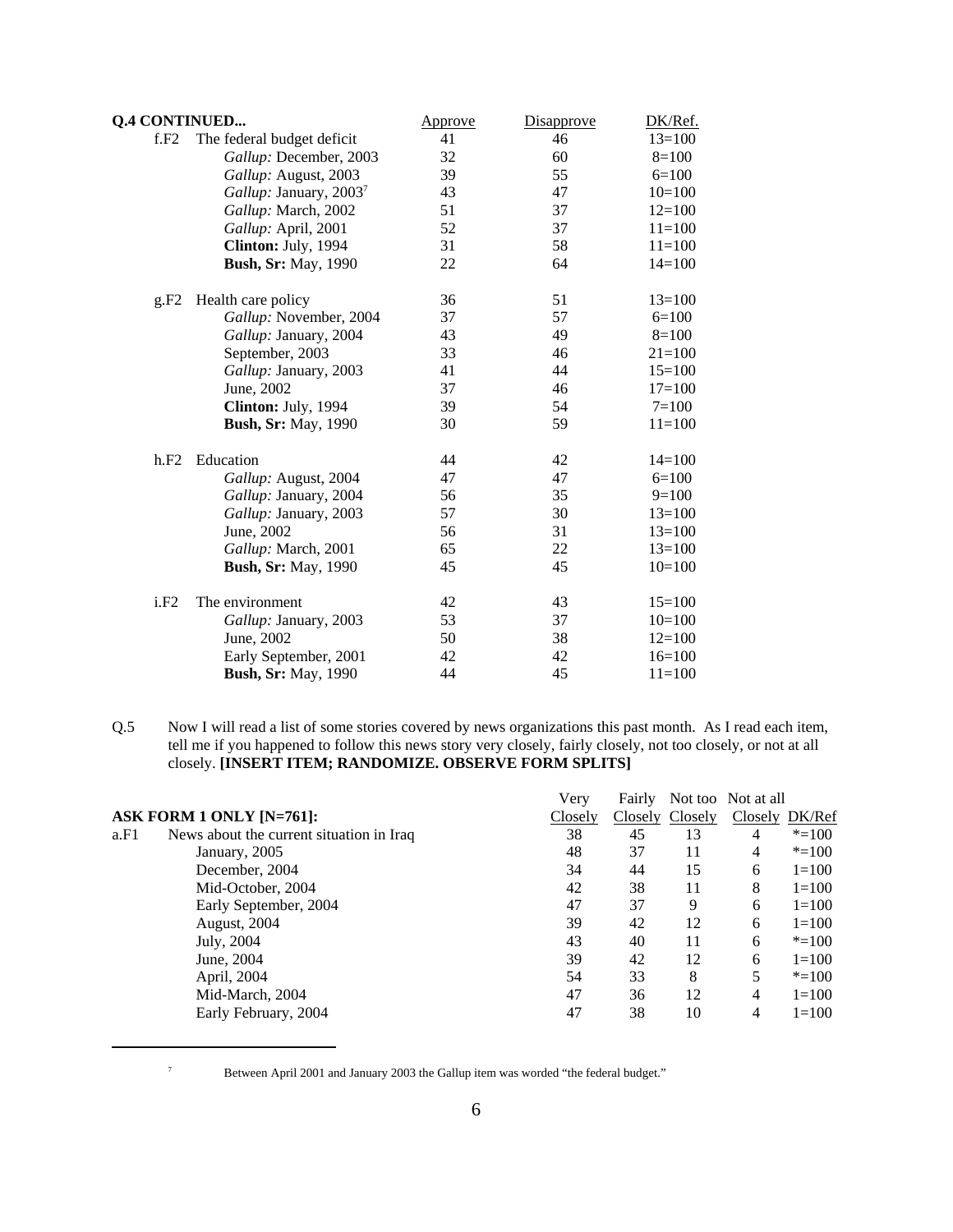| <b>Q.5 CONTINUED</b> |                                                           | Very    |        |                 | Fairly Not too Not at all |           |
|----------------------|-----------------------------------------------------------|---------|--------|-----------------|---------------------------|-----------|
|                      |                                                           | Closely |        | Closely Closely | Closely DK/Ref            |           |
|                      | Mid-January, 2004                                         | 48      | 39     | 9               | $\overline{4}$            | $* = 100$ |
|                      | December, 2003                                            | 44      | 38     | 11              | 6                         | $1 = 100$ |
|                      | November, 2003                                            | 52      | 33     | 9               | 5                         | $1 = 100$ |
|                      | October, 2003                                             | 38      | 40     | 14              | $\boldsymbol{7}$          | $1 = 100$ |
|                      | September, 2003                                           | 50      | 33     | 10              | $\epsilon$                | $1 = 100$ |
|                      | Mid-August, 2003                                          | 45      | 39     | 10              | $\mathfrak s$             | $1 = 100$ |
|                      | Early July, 2003                                          | 37      | 41     | 13              | $\,8\,$                   | $1 = 100$ |
|                      | June, 2003                                                | 46      | 35     | 13              | $\sqrt{6}$                | $* = 100$ |
|                      | May, 2003                                                 | 63      | 29     | 6               | $\boldsymbol{2}$          | $* = 100$ |
|                      | April 11-16, 2003 <sup>8</sup>                            | 47      | 40     | 10              | $\overline{c}$            | $1 = 100$ |
|                      | April 2-7, 2003                                           | 54      | 34     | 9               | $\sqrt{2}$                | $1 = 100$ |
|                      | March 20-24, 2003                                         | 57      | 33     | $\tau$          | $\sqrt{2}$                | $1 = 100$ |
|                      | March 13-16, 2003 <sup>9</sup>                            | 62      | $27\,$ | 6               | $\overline{\mathcal{A}}$  | $1 = 100$ |
|                      | February, 2003                                            | 62      | 25     | 8               | $\overline{4}$            | $1 = 100$ |
|                      | January, 2003                                             | 55      | 29     | 10              | $\overline{4}$            | $2=100$   |
|                      | December, 2002                                            | 51      | 32     | 10              | 6                         | $1 = 100$ |
|                      | Late October, 2002                                        | 53      | 33     | $\,8\,$         | $\sqrt{5}$                | $1 = 100$ |
|                      | Early October, 2002                                       | 60      | 28     | 6               | $\sqrt{5}$                | $1 = 100$ |
|                      | Early September, 2002                                     | 48      | 29     | 15              | 6                         | $2=100$   |
| b.F1                 | George W. Bush's proposal to deal                         |         |        |                 |                           |           |
|                      | with the Social Security system                           | 31      | 36     | 20              | 13                        | $* = 100$ |
|                      | Clinton: February, 1998 <sup>10</sup>                     | 24      | 38     | 26              | 12                        | $* = 100$ |
|                      | January, 1997                                             | 29      | 35     | 22              | 13                        | $1 = 100$ |
| c.F1                 | The Michael Jackson trial                                 | $8\,$   | 17     | 30              | 44                        | $1 = 100$ |
|                      | November, 2003 <sup>11</sup>                              | 29      | 27     | 22              | 20                        | $2=100$   |
|                      | January, 1994                                             | 19      | 30     | 30              | 20                        | $1 = 100$ |
|                      | December, 1993                                            | 15      | 25     | 27              | 32                        | $1 = 100$ |
|                      | ASK FORM 2 ONLY [N=741]:                                  |         |        |                 |                           |           |
| d.F2                 | The recent election in Iraq                               | 27      | 39     | 18              | 16                        | $* = 100$ |
| e.F2                 | Discussion of how to deal with the Social Security system | 32      | 38     | 16              | 14                        | $* = 100$ |
|                      | January, 1998 <sup>12</sup>                               | 18      | 27     | 29              | 25                        | $1 = 100$ |
|                      | February, 1997                                            | 23      | 26     | 22              | 28                        | $1 = 100$ |
| f.F2                 | North Korea's nuclear weapons program                     | 22      | 34     | 22              | 22                        | $* = 100$ |
|                      | September, 2003                                           | 19      | 32     | 27              | 21                        | $1 = 100$ |

<sup>8</sup> From March 20 to April 16, 2003 the story was listed: "News about the war in Iraq."

<sup>10</sup> In February 1998, the story was listed as "Clinton's proposal to deal with the problem with Social Security." In January 1997 the story was listed as "Proposals to reform the Social Security System."

- <sup>11</sup> In November 2003 the story was listed as "Recent charges of child molestation against Michael Jackson." In January 1994 and December 1993 the story was listed as "Michael Jackson's personal problems."
- <sup>12</sup> In January 1998 and February 1997 the story was listed as "The debate about how to reform the Social Security system."

<sup>&</sup>lt;sup>9</sup> From October 2002 to March 13-16, 2003 the story was listed as "Debate over the possibility that the U.S. will take military action in Iraq." In Early September 2002 the story was listed as "Debate over the possibility that the U.S. will invade Iraq."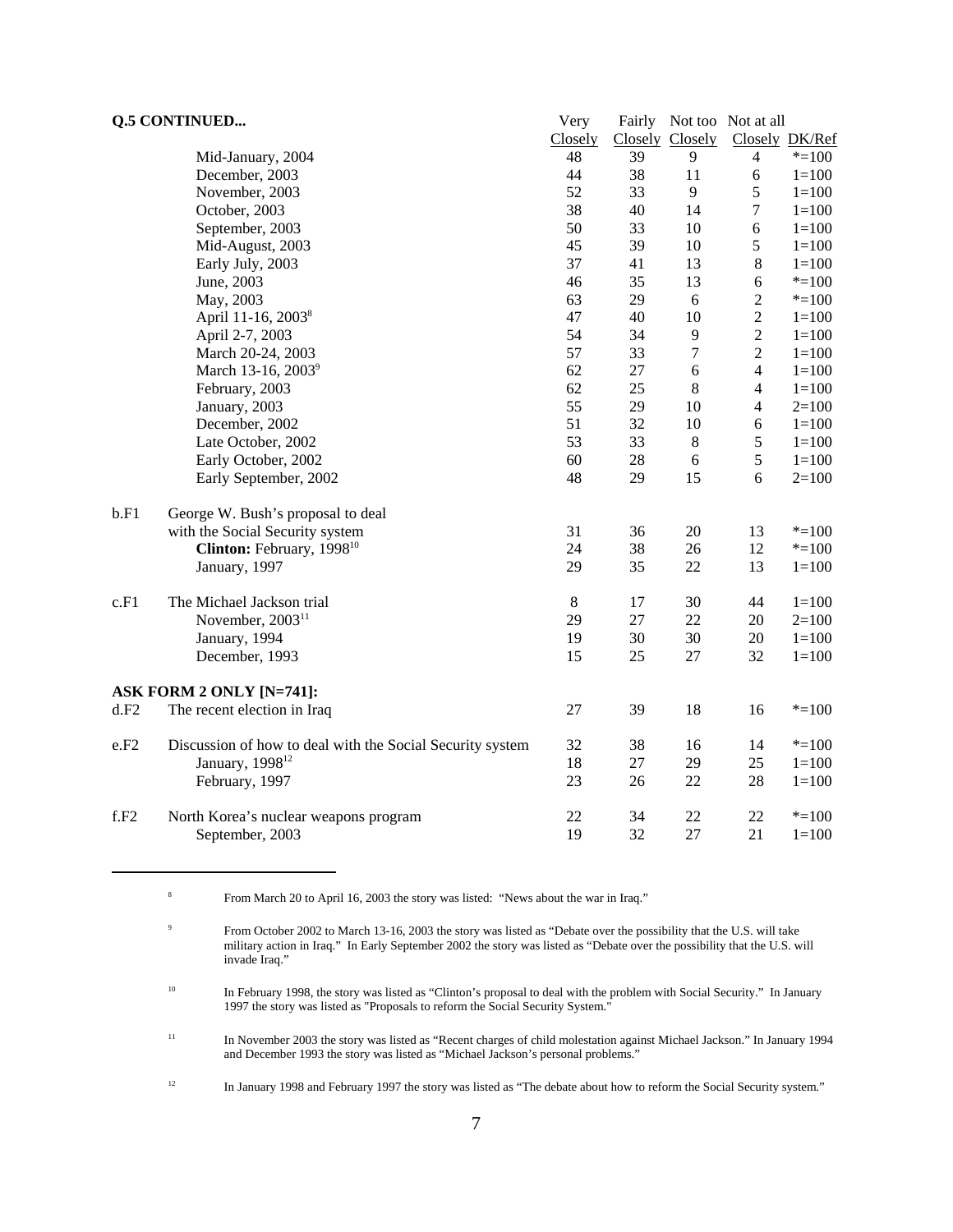# **Q.5 CONTINUED...** Very Fairly Not too Not at all

|                           | Closely |    | Closely Closely |    | Closely DK/Ref |
|---------------------------|---------|----|-----------------|----|----------------|
| May, 2003                 | 27      | 40 | 22              |    | $* = 100$      |
| March, 2003               | 34      | 34 | 19              | 12 | $1=100$        |
| February, 2003            | 33      | 34 | 18              | 13 | $2=100$        |
| January, 2003             | 33      | 34 | 18              | 14 | $1=100$        |
| Late October, $2002^{13}$ | 25      | 31 | 23              | 20 | $1=100$        |
| June, 1994                | 27      | 33 | 26              | 14 | $* = 100$      |
|                           |         |    |                 |    |                |

# **ASK ALL:**

Thinking about Social Security…

# **ASK FORM 1 ONLY [N=761]:**

- Q.6F1 Over the years, do you think the Social Security system has been very good, good, bad, or very bad for the country?
	- 18 Very good
	- 61 Good
	- 12 Bad
	- 3 Very bad
	- 6 Don't know/Refused

7 Hope it lasts/Hoping<br>7 Security **Security** 

100

## **ASK FORM 2 ONLY [N=741]:**

Q.7F2 Please tell me what one word comes to mind when you think about the Social Security program in America… just the first word or thought that comes to mind. **(OPEN-END. PROBE ONCE IF RESPONDENT ANSWERS "DON'T KNOW". ACCEPT UP TO TWO RESPONSES, BUT DO NOT PROBE FOR SECOND RESPONSE).**\*

| 22 | <b>Bankrupt</b>   | 6 | Inadequate                             |
|----|-------------------|---|----------------------------------------|
| 19 | In trouble        | 6 | Not enough                             |
| 17 | Not/Unfair        | 6 | Poor                                   |
| 16 | Retirement        | 6 | Unstable                               |
| 14 | <b>Broken</b>     | 6 | Working                                |
| 13 | Good              | 5 | Adequate                               |
| 13 | Scared/Scary      | 5 | Disaster                               |
| 12 | Will it be there? | 5 | Joke                                   |
| 10 | Money             | 5 | Needs help                             |
| 9  | Leave it alone    | 5 | Needs improvement                      |
| 9  | OK.               | 5 | Sad                                    |
| 8  | Messy             | 5 | <b>Stinks</b>                          |
| 7  | All right         | 5 | Unstable                               |
| 7  | Bad               |   |                                        |
| 7  | Elderly           |   |                                        |
| 7  | Failing           |   | * The numbers listed represent the nur |

*\* The numbers listed represent the number of respondents who offered each response; the numbers are not percentages. Only words or phrases mentioned five or more times are shown here.*

<sup>&</sup>lt;sup>13</sup> In Late October 2002 the story was listed as "North Korea's admission that it has been secretly developing nuclear weapons." In June 1994 the story was listed as "Reports about North Korea's building of nuclear weapons and refusal to allow UN inspections."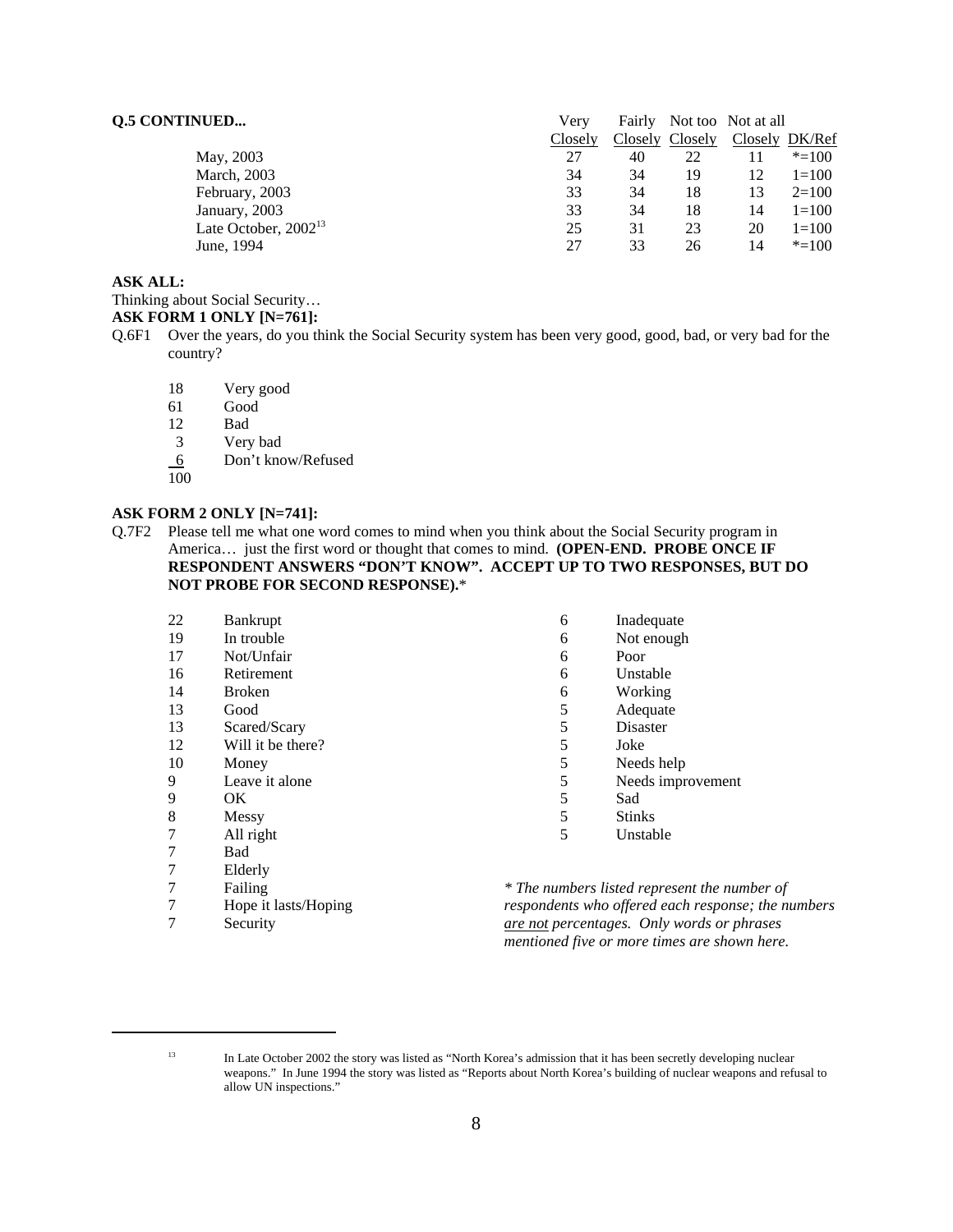### **NO QUESTIONS 8-10**

#### **ASK ALL:**

Q.11 How much, if anything, have you heard about a proposal which would allow younger workers to invest a portion of their Social Security taxes in private retirement accounts, which might include stocks or mutual funds — have you heard a lot, a little or nothing at all?

|     |                    |      | Early $^{14}$ | (RVs) |
|-----|--------------------|------|---------------|-------|
|     |                    | Dec  | Sept          | Sept  |
|     |                    | 2004 | 2004          | 2000  |
| 43  | A lot              | 23   | 19            | 26    |
| 35  | A little           | 43   | 41            | 43    |
| 21  | Nothing at all     | 33   | 39            | 30    |
|     | Don't know/Refused |      |               |       |
| 100 |                    | 100  | 100           | 100   |

Q.12 Generally, do you favor or oppose this proposal?

|            |                           |                    |       | $-$ Dec 2004 $-$ |       | Early Sept 2004 |      | $-$ Sept 2000 $-$ |
|------------|---------------------------|--------------------|-------|------------------|-------|-----------------|------|-------------------|
|            | Heard about <sup>15</sup> |                    |       | Heard            |       | Heard           |      | Heard             |
| Total      | Proposal                  |                    | Total | About            | Total | About           | RV's | About             |
| 46         | 45                        | Favor              | 54    | 54               | 58    | 61              | 70   | 71                |
| 38         | 42                        | <b>Oppose</b>      | 30    | 35               | 26    | 28              | 21   | 23                |
| <u> 16</u> | 13                        | Don't know/Refused | 16    | 11               | 16    | 11              | 9    | $\overline{6}$    |
| 100        | 100                       |                    | 100   | 100              | 100   | 100             | 100  | 100               |
|            | $(N=1,241)$               |                    |       |                  |       |                 |      |                   |

#### **IF 'FAVOR' (1 IN Q.12):**

Q.13FAV Do you feel strongly about this, or do you think you could change your mind?

- 24 Feel strongly / won't change mind
- 21 Could change mind / don't feel strongly
- 1 Don't know/Refused
- 46%

### **IF'OPPOSE' (2 IN Q.12):**

Q.13OPP Do you feel strongly about this, or do you think you could change your mind?

- 26 Feel strongly / won't change mind<br>12 Could change mind / don't feel stro
- $12$  Could change mind / don't feel strongly<br>  $*$  Don't know/Refused
- Don't know/Refused
- 38%

<sup>&</sup>lt;sup>14</sup> In Early September 2004 and 2000 the question was worded "... portion of their payroll taxes in private retirement accounts, which might include stocks or mutual funds, rather than having all of it go toward Social Security."

<sup>&</sup>lt;sup>15</sup> Based on the percent who heard "A lot" or "A little" in Q.11.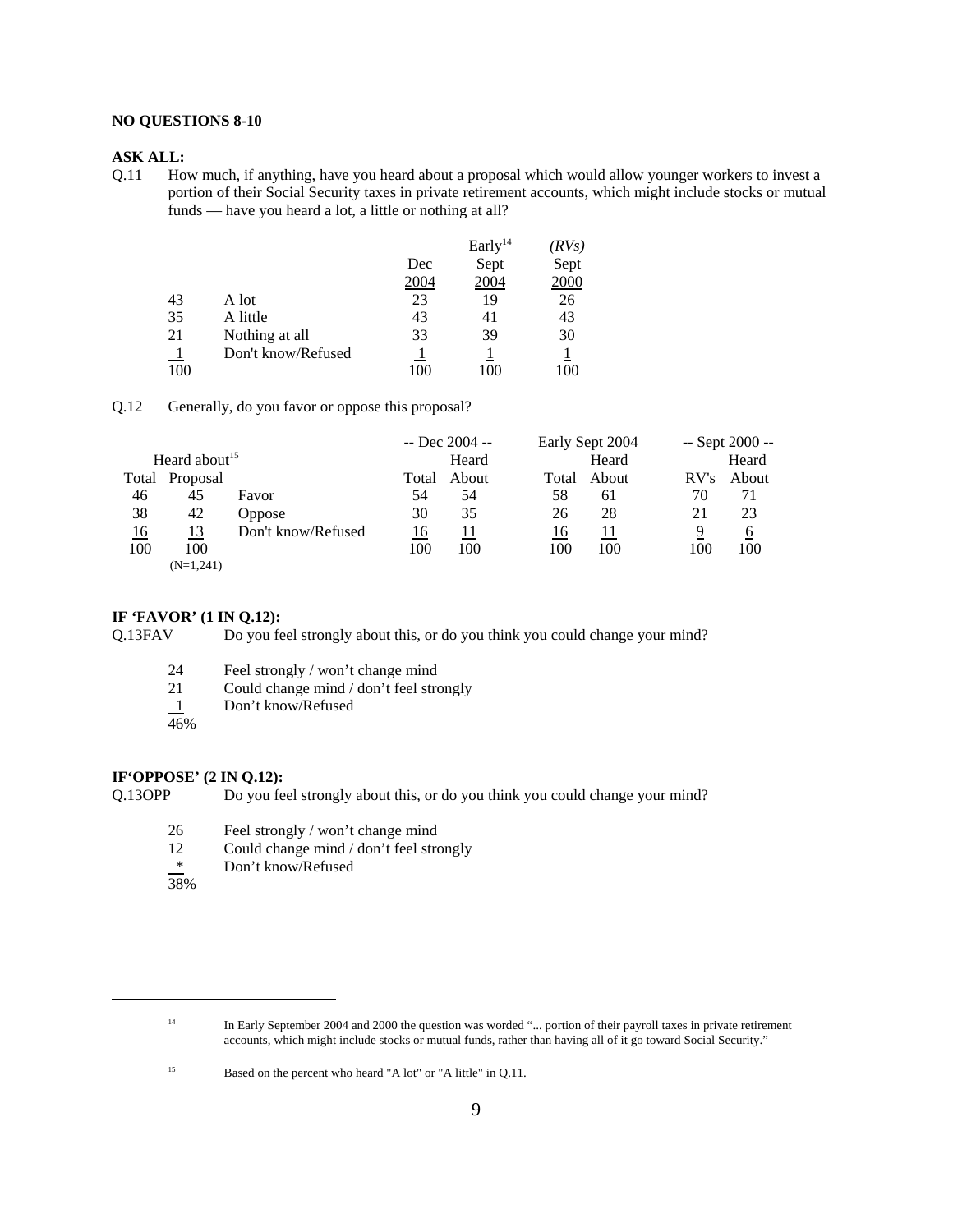## **IF 'FAVOR' (1 IN Q.12) ASK [N=662]:**

Q.14 What is it that you like most about the idea of private accounts as part of Social Security? **[OPEN END; CODE UP TO THREE RESPONSES, PROBE FOR CLARITY ONLY. PROBE DK'S ONCE BEFORE ENTERING AS DK]**

### **38 Control/Responsibility/Freedom [NET]**

- 30 Gives people control/say
- 5 Options/freedom of choice/can opt in or out
- 3 Accountability/responsibility

# **13 Private vs. Government [NET]**

- 6 Gets government out/reduces government
- 5 Money is yours, not governments
- 3 Private vs. public
- 12 Makes more money/more for retirement
- 9 Assures I will get some/Social Security will be there
- 7 Good (unspecified)
- 4 Will save Social Security/system is currently failing
- 3 Good (other)
- 3 Mentions of younger people
- 3 People will learn to invest and save
- 2 Can leave to heirs/family can inherit<br>15 Don't know/No answer
- Don't know/No answer

## **IF 'OPPOSE' (2 IN Q.12) ASK [N=609]:**

- Q.15 What is it that you don't like about the idea of private accounts as part of Social Security? **[OPEN END; CODE UP TO THREE RESPONSES, PROBE FOR CLARITY ONLY. PROBE DK'S ONCE BEFORE ENTERING AS DK]**
	- **34 Risk/Stock market [NET]**
	- 22 Risk/gamble/uncertainty/potential for loss
	- 12 Stock market reference (specific)

#### **16 Public unprepared [NET]**

- 12 People don't know how to invest/won't save
- 4 Mentions of younger people
- 1 Mentions of low education/income
- **14 Harm to Social Security system [NET]**
	- 7 Will hurt or kill Social Security/won't fix it
	- 4 Not broken/Already have options
	- 4 Not the intent of Social Security
- 13 Negative (unspecified)
- 4 Cost/Borrowing/deficit/transition cost

#### **4 Not everyone will benefit [NET]**

- 3 Good for rich not poor/Others will make money
- 1 Good for young not old/Not good for me
- 4 Negative (other)
- 2 Mentions of anti-government
- 12 Don't know/No answer

#### **NO QUESTION 16**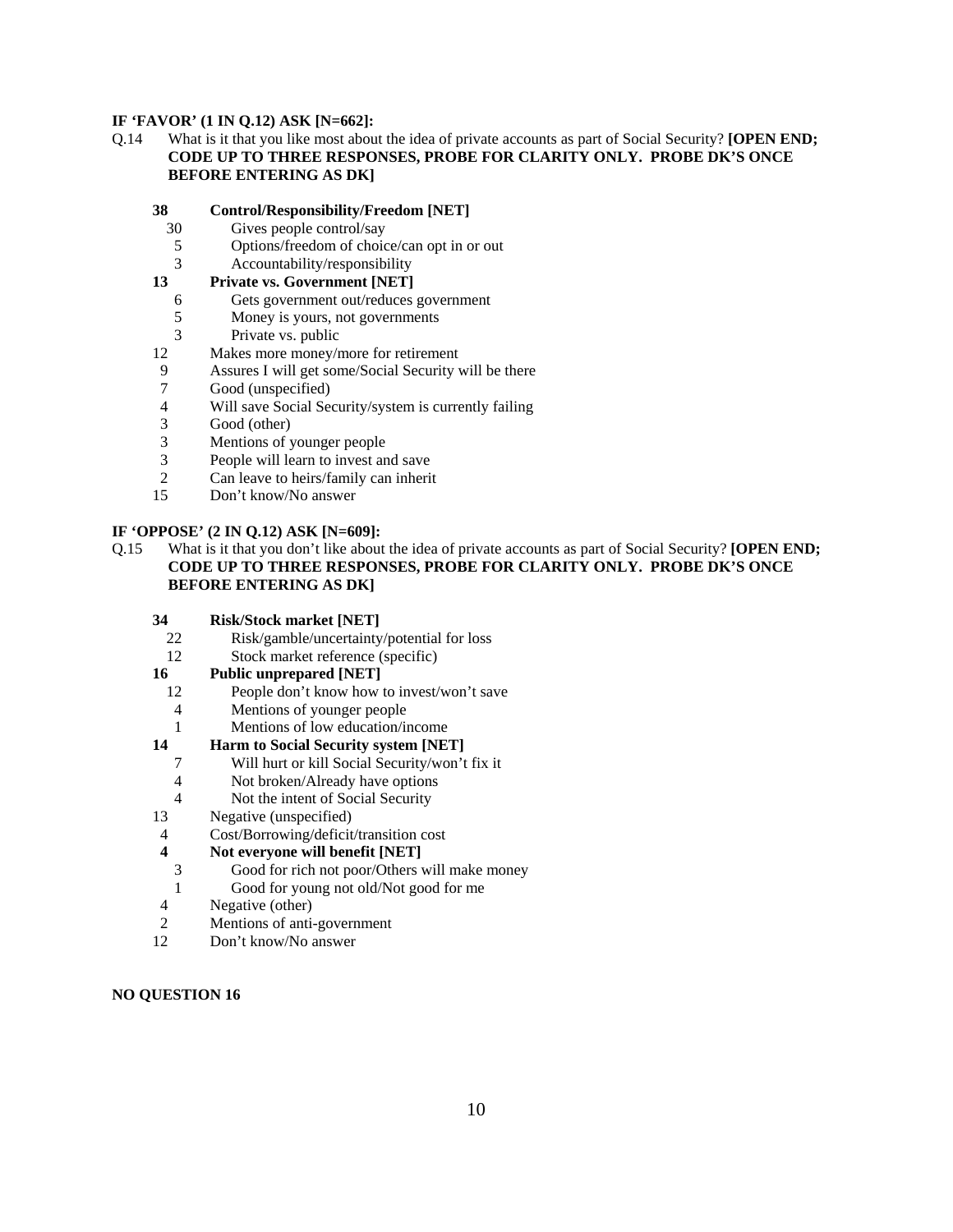# **ASK ALL:**

Q.17 Some have said the Social Security program in its present form will run short of money at some point to pay all of the promised benefits. Do you agree or disagree?

#### **IF 'AGREE' (1 IN Q.17):**

- Q.18 Do you think Social Security will run short of money **[READ]**
	- 67 Agree
		- 11 In the next 10 years
	- 28 In the next 20 years
	- 12 In the next 30 years –OR–
	- 11 In more than 30 years
	- 5 Don't know/Refused<br>26 Disagree
	- Disagree
	- Don't know/Refused  $\frac{7}{100}$
	-

#### **ASK ALL:**

Q.19 I am going to read you a list of some ways that have been suggested to address concerns about the Social Security program. Please tell me if you would favor or oppose each one. First, **[INSERT ITEM; RANDOMIZE]**

| a.             | Increasing Social Security payroll taxes for all workers                                                               | Favor<br>38 | Oppose<br>56 | DK/Ref<br>$6=100$ |
|----------------|------------------------------------------------------------------------------------------------------------------------|-------------|--------------|-------------------|
| b.             | Raising the retirement age.                                                                                            | 25          | 72           | $3=100$           |
| C <sub>1</sub> | Limiting benefits for wealthy retirees                                                                                 | 58          | 36           | $6=100$           |
| d.             | Lowering the amount that Social Security benefits go<br>up each year for changes in the cost of living                 | 30          | 64           | $6=100$           |
| e.             | Collecting Social Security taxes on ALL of a worker's wages,<br>rather than just the first \$90,000 they earn per year | 60          | 33           | $7 = 100$         |

Q.20 If the Social Security program needs changes, when do you think those changes need to be made **[READ]**?

- 41 Right away<br>32 Within the r
- Within the next few years
- 16 Within the next decade
- 8 Or can changes be made further in the future
- 1 **(VOL. DO NOT READ)** No changes needed
- 2 **(VOL. DO NOT READ)** Don't know/Refused
- $\frac{2}{100}$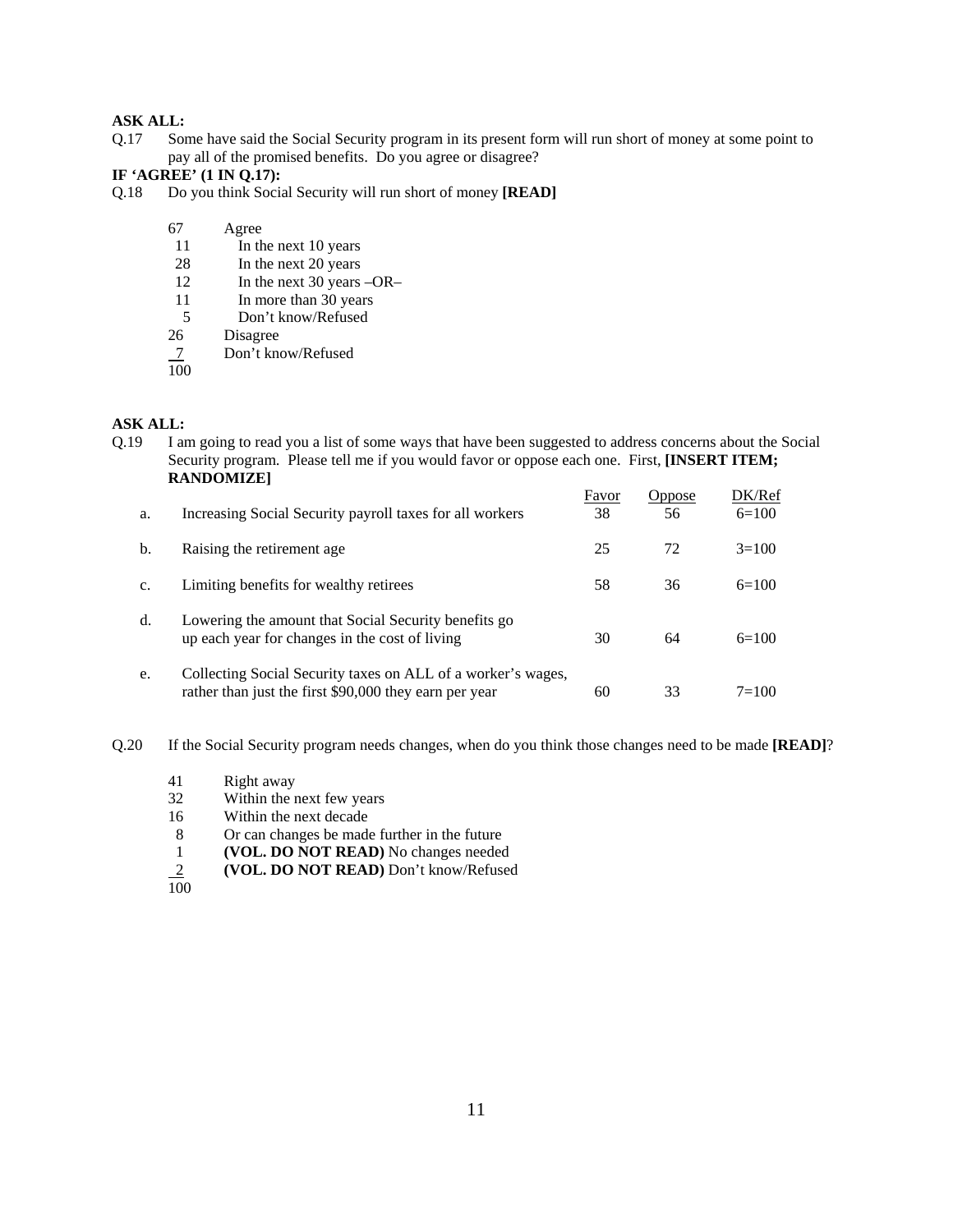# **IF 'FAVOR' (1 IN Q.12) ASK [N=662]:**

## Q.21 Earlier, you said you favored the idea of private accounts as part of Social Security. Is that MOSTLY because…**[READ AND RANDOMIZE; READ NUMBERS (1,2,3) WITH RESPONSE OPTIONS SO RESPONDENT CAN ANSWER BY GIVING A NUMBER]**

- 52 Individuals will have more control
- 20 The Social Security program will be more financially secure
- 23 Peoples' Social Security accounts can earn a higher rate of return
- 2 Other/None **(VOL.)**<br>3 Don't know/Refused
- 3 Don't know/Refused **(VOL.)**
- 100

#### **IF 'OPPOSE' (2 IN Q.12) ASK [N=609]:**

## Q.22 Earlier, you said you opposed the idea of private accounts as part of Social Security. Is that MOSTLY because…**[READ AND RANDOMIZE; READ NUMBERS (1,2,3) WITH RESPONSE OPTIONS SO RESPONDENT CAN ANSWER BY GIVING A NUMBER]**

- 28 The guaranteed benefits for future retirees will be cut
- 15 Setting up the program will increase the deficit
- 48 Social Security money will be put in riskier investments
- 5 Other/None **(VOL.)**
- 4 Don't know/Refused **(VOL.)**
- 100

# **ASK ALL:**

Thinking about yourself…

- Q.23 If Social Security changes into a system where individuals could choose to invest some of their own payroll tax contributions themselves, do you think YOU would choose to invest some Social Security money in stocks or mutual funds, or would you choose to stay within the current system?
	- 45 Invest some in stocks or mutual funds
	- 49 Stay within the current system
	- 6 Don't know/Refused
	- 100

#### **ASK FORM 1 ONLY [N=761]:**

Q.24F1 Do you think this change would increase, decrease, or have no impact on your retirement savings benefits?

|            |                    | Bloomberg <sup>16</sup> |
|------------|--------------------|-------------------------|
|            |                    | May 2002                |
| 44         | Increase           | 41                      |
| 13         | Decrease           | 16                      |
| 32         | Have no impact     | 31                      |
| <u> 11</u> | Don't know/Refused | <u>12</u>               |
| 100        |                    | 100                     |

<sup>&</sup>lt;sup>16</sup> Bloomberg question began with Q.23's introduction.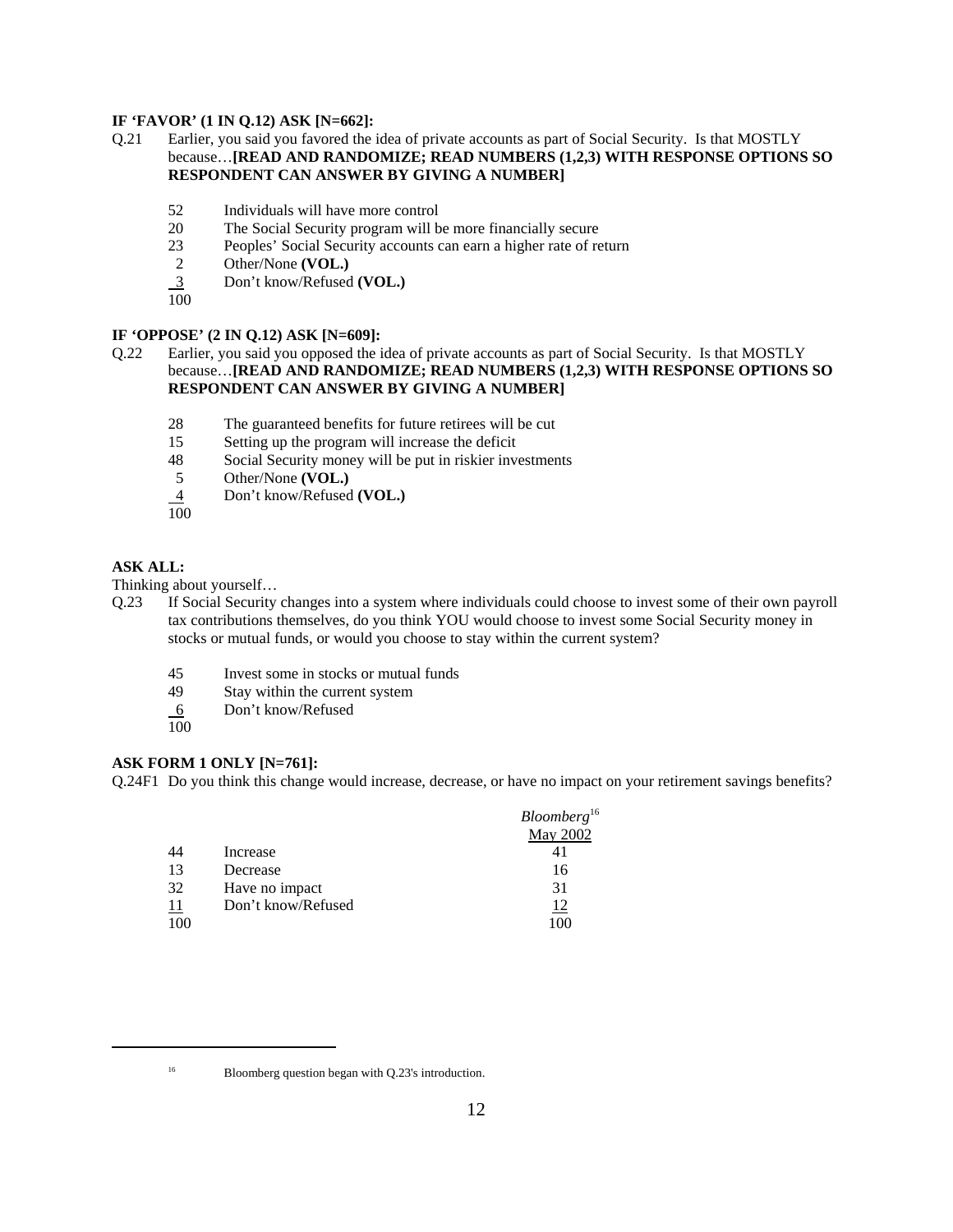## **ASK FORM 2 ONLY [N=741]:**

Q.25F2 How well do you think you would do making these investment decisions and managing your own retirement account? Do you think you would do an excellent job, good, only fair, or poor job with these investments?

|           |                              | Americans Discuss Soc. Security <sup>17</sup> |      |                |  |
|-----------|------------------------------|-----------------------------------------------|------|----------------|--|
|           |                              | May                                           | Feb  | Aug            |  |
|           |                              | 1999                                          | 1999 | 1998           |  |
| 16        | Excellent                    | 18                                            |      | 18             |  |
| 41        | Good                         | 40                                            | 34   | 37             |  |
| 25        | Only fair                    | 25                                            | 27   | 28             |  |
| 13        | Poor                         | 13                                            | 18   | 13             |  |
| <u>_5</u> | Don't know/Ref./Can't answer | 4                                             | 4    | $\overline{4}$ |  |
| 100       |                              | 100                                           | 100  | 100            |  |

# **ASK ALL:**

Q.26 When decisions about Social Security's future are being made, which do you think is MORE important... **[READ AND ROTATE]**

|                 |                                             | Americans Discuss Soc. Security <sup>18</sup> |      |      |  |
|-----------------|---------------------------------------------|-----------------------------------------------|------|------|--|
|                 |                                             | May                                           | Feb  | Aug  |  |
|                 |                                             | 1999                                          | 1999 | 1998 |  |
|                 | AVOIDING any tax INCREASES for              |                                               |      |      |  |
| 30              | workers and employers?                      | 34                                            | 32   | 33   |  |
|                 | OR                                          |                                               |      |      |  |
|                 | AVOIDING any future CUTS in Social Security |                                               |      |      |  |
| 60              | benefit amounts?                            | 53                                            | 59   | 55   |  |
| $\overline{4}$  | Both/Neither/Other (VOL.)                   | 8                                             | 5    |      |  |
| $\underline{6}$ | Don't know/Refused/Can't answer             |                                               | 4    |      |  |
| 100             |                                             | 100                                           | 100  | 100  |  |

#### **ASK FORM 1 ONLY [N=761]:**

- Q.27F1 From what you've seen, heard and read, are news organizations doing an excellent, good, only fair, or poor job of explaining the pros and cons of George W. Bush's Social Security plan?
	- 4 Excellent<br>24 Good
	- Good
	- 33 Only fair
	- 31 Poor
	- 8 Don't know/Refused

100

<sup>17</sup> ADSS question began with: "If Social Security changes into a system where individuals invest some of their own payroll tax contributions THEMSELVES, how well do you think YOU could make these investments and manage your own retirement account?"

<sup>&</sup>lt;sup>18</sup> ADSS question was asked as part of a list and began with: "People have different opinions about how the Social Security system might be changed for the future. We'd like your opinion on what policymakers' priorities should be when they are making decisions about Social Security's future."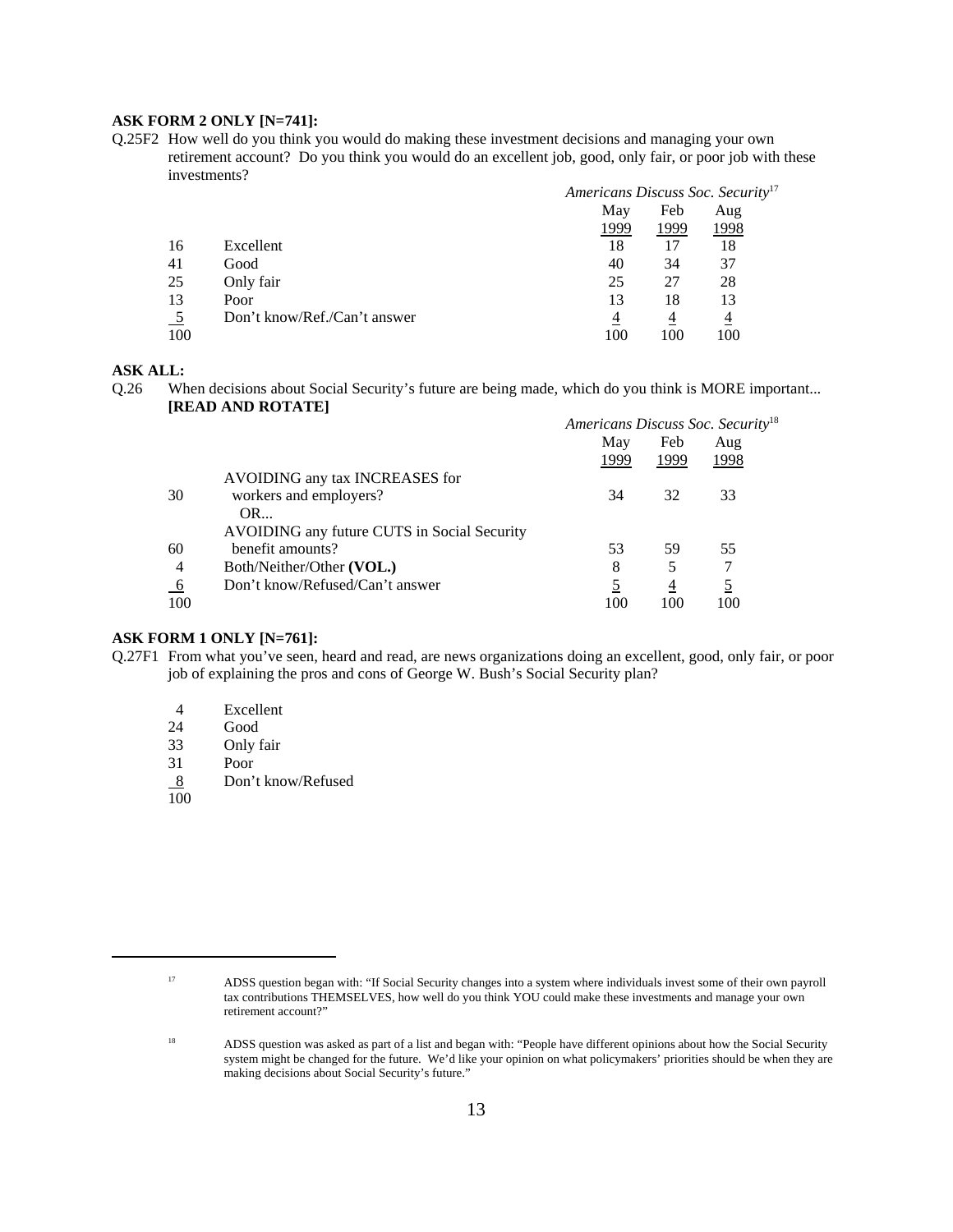# **ASK FORM 2 ONLY [N=741]:**

- Q.28F2 Would you say the press has been too critical, not critical enough, or fair in the way it has covered George W. Bush's proposals for reforming Social Security?
	- 27 Too critical
	- 24 Not critical enough<br>39 Fair
	- Fair
	- 10 Don't know/Refused
	- 100

# **ASK ALL:**

Q.29 How often, if ever, does the topic of problems with Social Security come up in your conversations with family and friends ... frequently, occasionally, hardly ever or never?

|                 |                    | Early $Oct19$ | June | <b>Early Sept</b> |
|-----------------|--------------------|---------------|------|-------------------|
|                 |                    | 2002          | 2002 | 1998              |
| 24              | Frequently         | 22            | 33   | 31                |
| 37              | Occasionally       | 31            | 31   | 33                |
| 28              | Hardly ever        | 31            | 23   | 26                |
| 11              | Never              | 15            | 13   | 10                |
| $\overline{\ }$ | Don't know/Refused |               |      | ∗                 |
| 100             |                    |               | 10C  |                   |

# **NO QUESTION 30**

- Q.31 Do you think George W. Bush has explained clearly his plans for reforming Social Security, or do you think he has not explained his plans clearly enough?
	- 25 Explained clearly
	- 65 Not clearly
	- 10 Don't know/Refused
	- 100
- Q.32 Do you think Democrats in Congress have explained clearly why they oppose Bush's plans for reforming Social Security, or have they not explained their position clearly enough?
	- 26 Explained clearly
	- 60 Not clearly
	- 14 Don't know/Refused
	- 100

<sup>&</sup>lt;sup>19</sup> In Early October 2002 and earlier, this question was asked as part of a list of topics.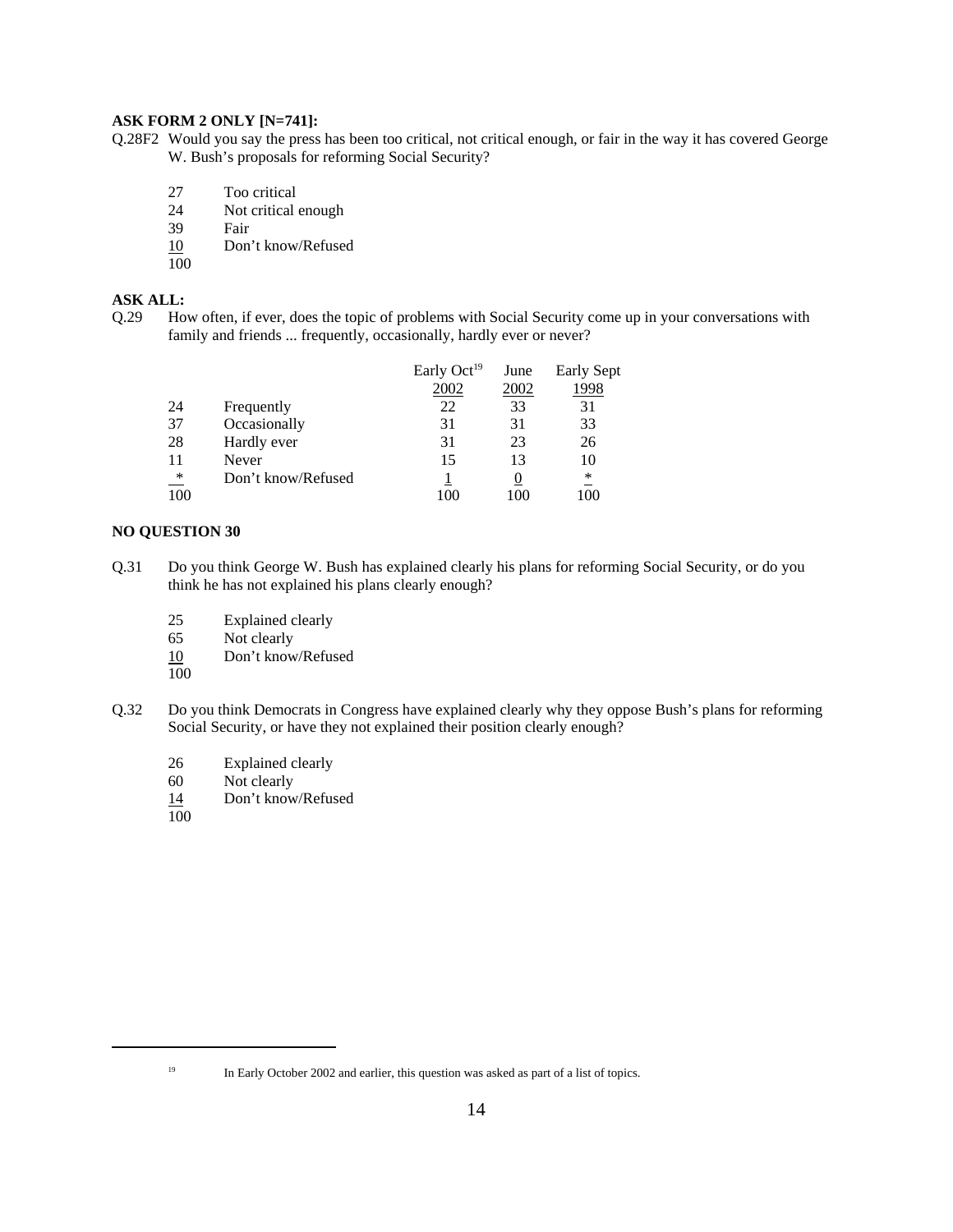Q.33 As I read the names of some people and groups, tell me if you would mostly trust what they have to say about Social Security, or mostly DIStrust what they have to say. If you're not familiar with a name, just let me know. First, would you mostly trust or mostly DIStrust what **[INSERT ITEM; RANDOMIZE]** has/have to say about Social Security?

|    |                                            |        |          | (VOL)            |          |            |
|----|--------------------------------------------|--------|----------|------------------|----------|------------|
|    |                                            |        |          | Neither/Wouldn't | (VOL)    |            |
|    |                                            | Mostly | Mostly   | influence        | Haven't  | Don't Know |
|    |                                            | Trust  | Distrust | either way       | Heard of | Refused    |
| a. | George W. Bush                             | 42     | 52       |                  | $\Omega$ | $5=100$    |
| b. | The AARP                                   | 53     | 23       | 2                | 11       | $11 = 100$ |
| c. | Republican leaders in Congress             | 35     | 53       | 3                |          | $8=100$    |
| d. | Democratic leaders in Congress             | 41     | 46       | 3                |          | $9=100$    |
|    | ITEM e. ASKED FEBRUARY 18-21 ONLY [N=977]: |        |          |                  |          |            |
| e. | Alan Greenspan                             | 49     | 20       | 2                | 17       | $12=100$   |

### **NO QUESTIONS 34-35**

#### **ASK ALL:**

Turning to the subject of Iraq …

Q.36 Do you think the U.S. made the right decision or the wrong decision in using military force against Iraq?

|                        | Right    | Wrong    | Don't know/ |
|------------------------|----------|----------|-------------|
|                        | decision | decision | Refused     |
| February, 2005         | 47       | 47       | $6=100$     |
| January, 2005          | 51       | 44       | $5=100$     |
| December, 2004         | 49       | 44       | $7 = 100$   |
| November, 2004 $(RVs)$ | 48       | 41       | $11 = 100$  |
| Mid-October, 2004      | 46       | 42       | $12=100$    |
| Early October, 2004    | 50       | 39       | $11 = 100$  |
| Early September, 2004  | 53       | 39       | $8=100$     |
| August, 2004           | 53       | 41       | $6=100$     |
| July, 2004             | 52       | 43       | $5=100$     |
| June, 2004             | 55       | 38       | $7 = 100$   |
| May, 2004              | 51       | 42       | $7 = 100$   |
| Late April, 2004       | 54       | 37       | $9=100$     |
| Early April, 2004      | 57       | 35       | $8=100$     |
| Mid-March, 2004        | 55       | 39       | $6=100$     |
| Late February, 2004    | 60       | 32       | $8 = 100$   |
| Early February, 2004   | 56       | 39       | $5=100$     |
| Mid-January, 2004      | 65       | 30       | $5=100$     |
| Early January, 2004    | 62       | 28       | $10=100$    |
| December, 2003         | 67       | 26       | $7 = 100$   |
| October, 2003          | 60       | 33       | $7 = 100$   |
| September, 2003        | 63       | 31       | $6=100$     |
| August, 2003           | 63       | 30       | $7 = 100$   |
| Early July, 2003       | 67       | 24       | $9=100$     |
| May, 2003              | 74       | 20       | $6=100$     |
| April 10-16, 2003      | 74       | 19       | $7 = 100$   |
| April 8-9, 2003        | 74       | 19       | $7 = 100$   |
| April 2-7, 2003        | 72       | 20       | $8 = 100$   |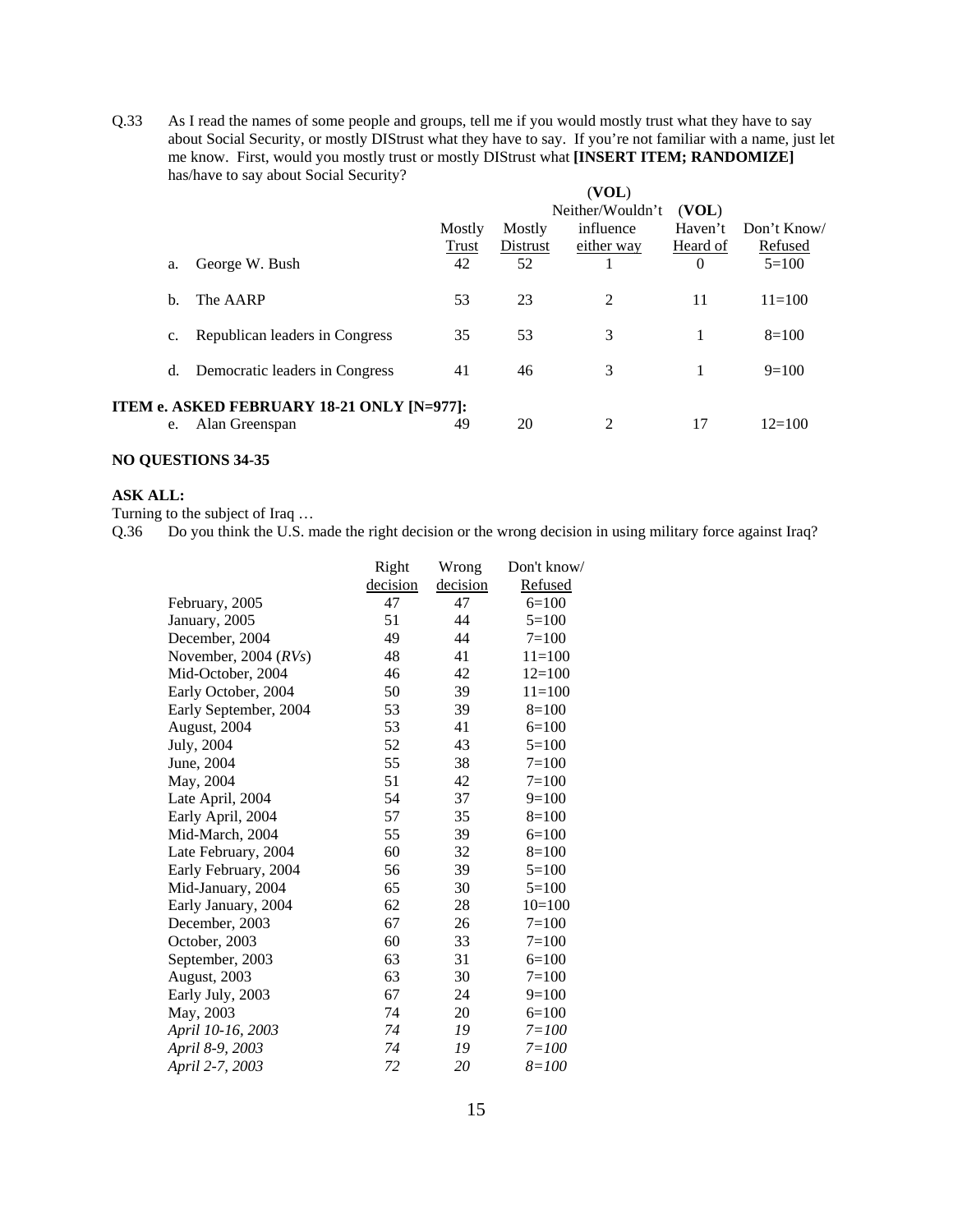| Q.36 CONTINUED         | Right    | Wrong    | Don't know/ |
|------------------------|----------|----------|-------------|
|                        | decision | decision | Refused     |
| March 28-April 1, 2003 | 69       | 25       | $6 = 100$   |
| March 25-27, 2003      | 74       | 21       | $5 = 100$   |
| March 23-24, 2003      | 74       | 21       | $5 = 100$   |
| March 20-22, 2003      | 71       | 22       | $7 = 100$   |
| Late January, 1991     | 77       | 15       | $9=100$     |

# Q.37 How well is the U.S. military effort in Iraq going? **[READ IN ORDER]**

|                        | Very | Fairly |                |                  | Not too Not at all Don't know/ |
|------------------------|------|--------|----------------|------------------|--------------------------------|
|                        | well | well   | well           | well             | Refused                        |
| February, 2005         | 14   | 40     | 25             | 17               | $4=100$                        |
| January, 2005          | 9    | 39     | 29             | 20               | $3=100$                        |
| December, 2004         | 10   | 40     | 28             | 18               | $4 = 100$                      |
| Mid-October, 2004      | 13   | 38     | 26             | 17               | $6=100$                        |
| Early September, 2004  | 12   | 40     | 26             | 18               | $4=100$                        |
| August, 2004           | 12   | 41     | 28             | 16               | $3=100$                        |
| July, 2004             | 13   | 42     | 26             | 16               | $3=100$                        |
| June, 2004             | 16   | 41     | 25             | 14               | $4=100$                        |
| May, 2004              | 10   | 36     | 32             | 19               | $3=100$                        |
| Late April, 2004       | 12   | 43     | 26             | 15               | $4=100$                        |
| Early April, 2004      | 14   | 43     | 26             | 13               | $4=100$                        |
| Mid-March, 2004        | 16   | 45     | 26             | 11               | $2=100$                        |
| Early February, 2004   | 17   | 46     | 23             | 11               | $3=100$                        |
| Mid-January, 2004      | 22   | 51     | 18             | 6                | $3=100$                        |
| Early January, 2004    | 23   | 47     | 18             | 7                | $5=100$                        |
| December, 2003         | 28   | 47     | 16             | 6                | $3=100$                        |
| October, 2003          | 16   | 44     | 25             | 11               | $4 = 100$                      |
| September, 2003        | 15   | 47     | 26             | 9                | $3=100$                        |
| August, 2003           | 19   | 43     | 24             | 11               | $3=100$                        |
| Early July, 2003       | 23   | 52     | 16             | $\mathfrak s$    | $4=100$                        |
| April 10-16, 2003      | 61   | 32     | $\mathfrak{Z}$ | $\boldsymbol{l}$ | $3 = 100$                      |
| April 8-9, 2003        | 60   | 32     | $\mathfrak{Z}$ | $\mathfrak{Z}$   | $2 = 100$                      |
| April 2-7, 2003        | 55   | 37     | 3              | $\overline{c}$   | $3 = 100$                      |
| March 25-April 1, 2003 | 39   | 46     | 8              | $\overline{c}$   | $5 = 100$                      |
| March 23-24, 2003      | 45   | 41     | 6              | $\overline{c}$   | $6 = 100$                      |
| March 20-22, 2003      | 65   | 25     | $\overline{c}$ | $\mathfrak l$    | $7 = 100$                      |

Q.38 Do you think the U.S. should keep military troops in Iraq until the situation has stabilized, or do you think the U.S. should bring its troops home as soon as possible?

| Keep troops | Bring troops          | Don't know/ |
|-------------|-----------------------|-------------|
| in Iraq     | home                  | Refused     |
| 55          | 42                    | $3=100$     |
| 54          | 41                    | $5=100$     |
| 56          | 40                    | $4=100$     |
| 57          | 36                    | $7 = 100$   |
| 54          | 40                    | $6=100$     |
| 54          | 42                    | $4=100$     |
| 53          | 43                    | $4=100$     |
|             | Early September, 2004 |             |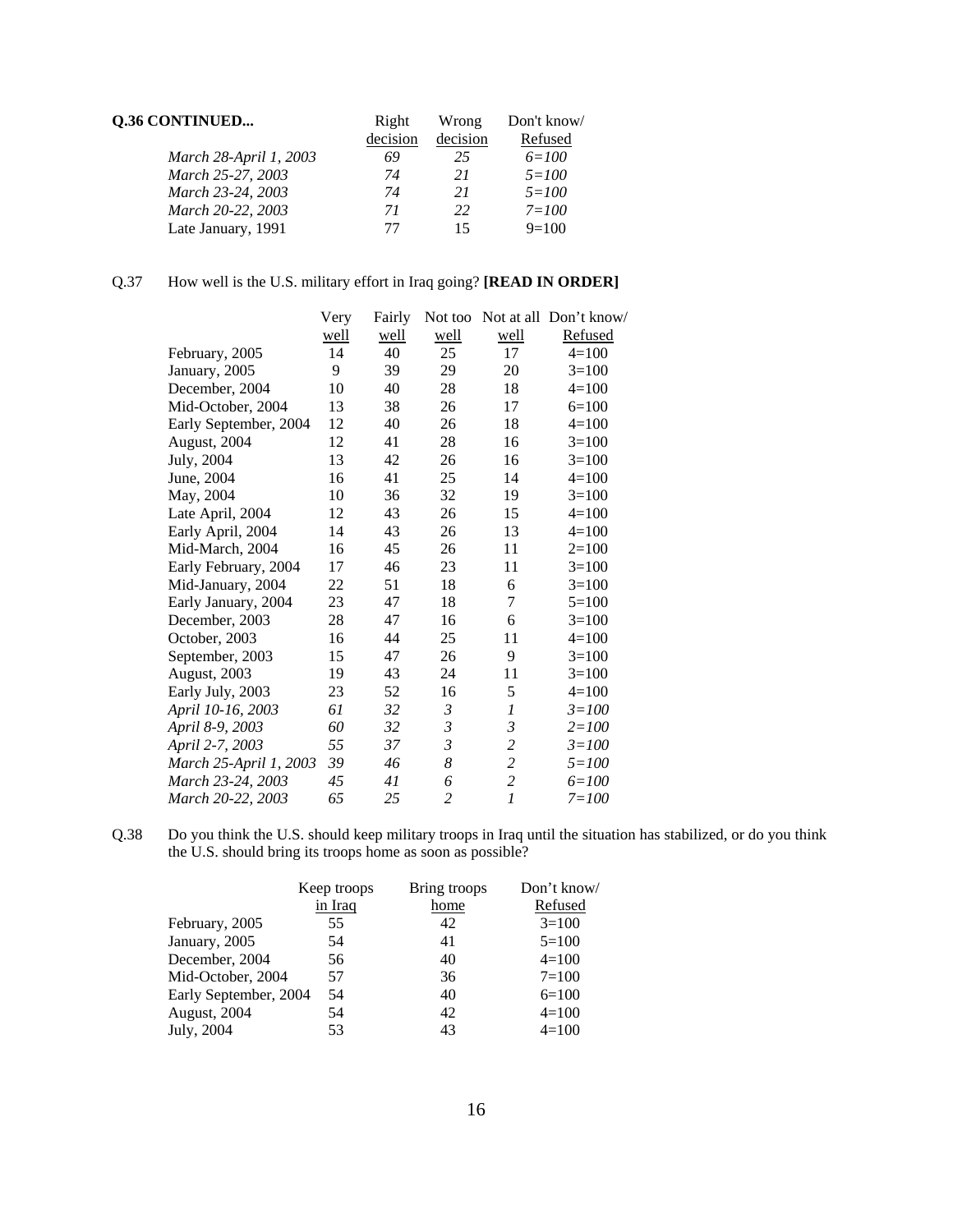| <b>Q.38 CONTINUED</b> | Keep troops | Bring troops | Don't know/ |
|-----------------------|-------------|--------------|-------------|
|                       | in Iraq     | home         | Refused     |
| June, $2004^{20}$     | 51          | 44           | $5=100$     |
| May, 2004             | 53          | 42           | $5=100$     |
| Late April, 2004      | 53          | 40           | $7 = 100$   |
| Early April, 2004     | 50          | 44           | $6=100$     |
| Early January, 2004   | 63          | 32           | $5=100$     |
| October, 2003         | 58          | 39           | $3=100$     |
| September, 2003       | 64          | 32           | $4=100$     |

Q.39 Do you think George W. Bush has a clear plan for bringing the situation in Iraq to a successful conclusion, or don't you think so?

|                       | Has a clear | Doesn't have | Don't know/ |
|-----------------------|-------------|--------------|-------------|
|                       | plan        | a clear plan | Refused     |
| February, 2005        | 32          | 61           | $7 = 100$   |
| Early October, 2004   | 35          | 55           | $10=100$    |
| Early September, 2004 | 36          | 55           | $9=100$     |
| August, 2004          | 36          | 58           | $6=100$     |
| July, 2004            | 34          | 59           | $7=100$     |
| June, 2004            | 37          | 55           | $8=100$     |
| Late April, 2004      | 36          | 54           | $10=100$    |
| Early April, 2004     | 32          | 57           | $11 = 100$  |
| December, 2003        | 44          | 45           | $11 = 100$  |
| October, 2003         | 35          | 54           | $11 = 100$  |
| September, 2003       | 32          | 58           | $10=100$    |
|                       |             |              |             |

Q.40 Do you think the war in Iraq has helped the war on terrorism, or has it hurt the war on terrorism?

|                           |        |      | (VOL)     | Don't know/ |
|---------------------------|--------|------|-----------|-------------|
|                           | Helped | Hurt | No effect | Refused     |
| February, 2005            | 44     | 41   | 7         | $8=100$     |
| Mid-October, 2004         | 45     | 40   | 6         | $9=100$     |
| Early September, 2004     | 46     | 40   | 6         | $8=100$     |
| August, 2004              | 45     | 44   | 4         | $7 = 100$   |
| July, 2004                | 43     | 45   | 5         | $7 = 100$   |
| June, 2004                | 43     | 44   | 4         | $9=100$     |
| Mid-March, 2004           | 50     | 37   | 5         | $8=100$     |
| Late February, 2004       | 62     | 28   | 3         | $7 = 100$   |
| Early February, 2004      | 55     | 32   | 7         | $6=100$     |
| December, 2003            | 59     | 26   | 6         | $9=100$     |
| September, 2003           | 54     | 31   | 7         | $8=100$     |
| May, 2003                 | 65     | 22   | 6         | $7 = 100$   |
| April, 2003 <sup>21</sup> | 63     | 22   |           | $15=100$    |
| Early October, 2002       | 52     | 34   |           | $14=100$    |
|                           |        |      |           |             |

<sup>&</sup>lt;sup>20</sup> In June 2004 and earlier, the question was worded: "Do you think the U.S. should keep military troops in Iraq until a stable government is established there, or do you think the U.S. should bring its troops home as soon as possible?"

<sup>&</sup>lt;sup>21</sup> In April 2003, the question was worded: "Do you think the war in Iraq will help the war on terrorism, or will it hurt the war on terrorism?" In Early October 2002 the question was worded: "If the U.S. uses military force in Iraq, do you think this will help the war on terrorism, or will it hurt the war on terrorism?"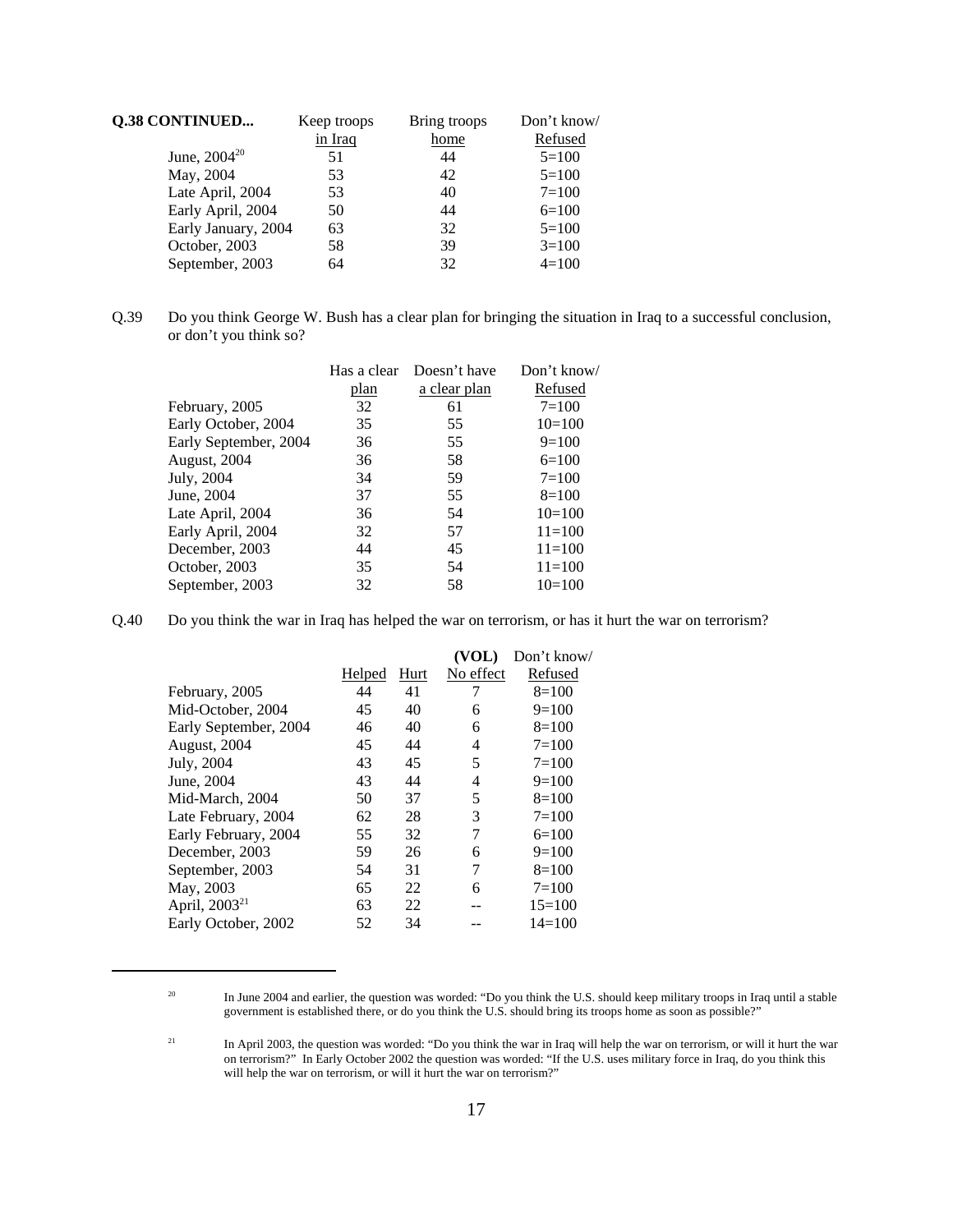Q.41 Iraq recently held its first nationwide elections. How much have you heard about this… a lot, a little, or nothing at all?

|                 |                           | <b>Before Jan 30th</b><br><b>Elections</b> |      |  |
|-----------------|---------------------------|--------------------------------------------|------|--|
|                 |                           | Jan                                        | June |  |
|                 |                           | $2005^{22}$                                | 2004 |  |
| 52              | A lot                     | 46                                         | 42   |  |
| 41              | A little                  | 40                                         | 40   |  |
| 7               | Nothing at all            | 13                                         | 17   |  |
| $\overline{\ }$ | Don't know/Refused (VOL.) |                                            |      |  |
| 100             |                           |                                            |      |  |

Q.42 All in all, do you think the recent elections in Iraq will lead to a MORE stable situation, a LESS stable situation, or will the situation in Iraq not change much?

|     |                                | <b>Before Jan 30th</b><br><b>Elections</b> |
|-----|--------------------------------|--------------------------------------------|
|     |                                | Jan                                        |
|     |                                | 2005                                       |
| 47  | More stable                    | 29                                         |
|     | Less stable                    | 14                                         |
| 40  | Situation will not change much | 49                                         |
| 6   | Don't know/Refused             | 8                                          |
| 100 |                                |                                            |

Q.43 How much longer do you think United States troops will have to remain in Iraq – for less than a year, one to two years, two to five years, or will the U.S. troops have to stay in Iraq for longer than five years?

|                  |                           | ----- CBS/New York Times ----- |          |       |       |      |      |
|------------------|---------------------------|--------------------------------|----------|-------|-------|------|------|
|                  |                           | July                           | June     | April | March | Dec  | July |
|                  |                           | 2004                           | 2004     | 2004  | 2004  | 2003 | 2003 |
| 11               | Less than a year          | 17                             | 17       | 8     | 8     | 15   | 13   |
| 27               | One to two years          | 31                             | 33       | 27    | 22    | 34   | 31   |
| 32               | Two to five years         | 27                             | 26       | 33    | 35    | 31   | 31   |
| 22               | Longer than five years    | 17                             | 16       | 25    | 26    | 12   | 18   |
| $_{\frac{8}{2}}$ | Don't know/Refused (VOL.) | <u>8</u>                       | <u>8</u> |       | 9     | 8    |      |
| 100              |                           | 100                            | 100      | 100   | 100   | 100  | 100  |

#### **ASK FORM 1 ONLY [N=761]:**

- Q.44F1 Do you think democracy can succeed if the Iraqi people elect Islamic religious leaders to positions of power, or not?
	- 37 Yes, can succeed
	- 40 No
	- 23 Don't know/Refused
	- 100

<sup>&</sup>lt;sup>22</sup> In January 2005 the question was worded "On January 30<sup>th</sup>, Iraq is scheduled to have its first nationwide elections. How much have you heard about this..." In June 2004 the question was worded: "On June 30<sup>th</sup>, the U.S. is planning to hand over civilian authority to Iraqi leaders. How much have you heard about this… a lot, a little, or nothing at all?"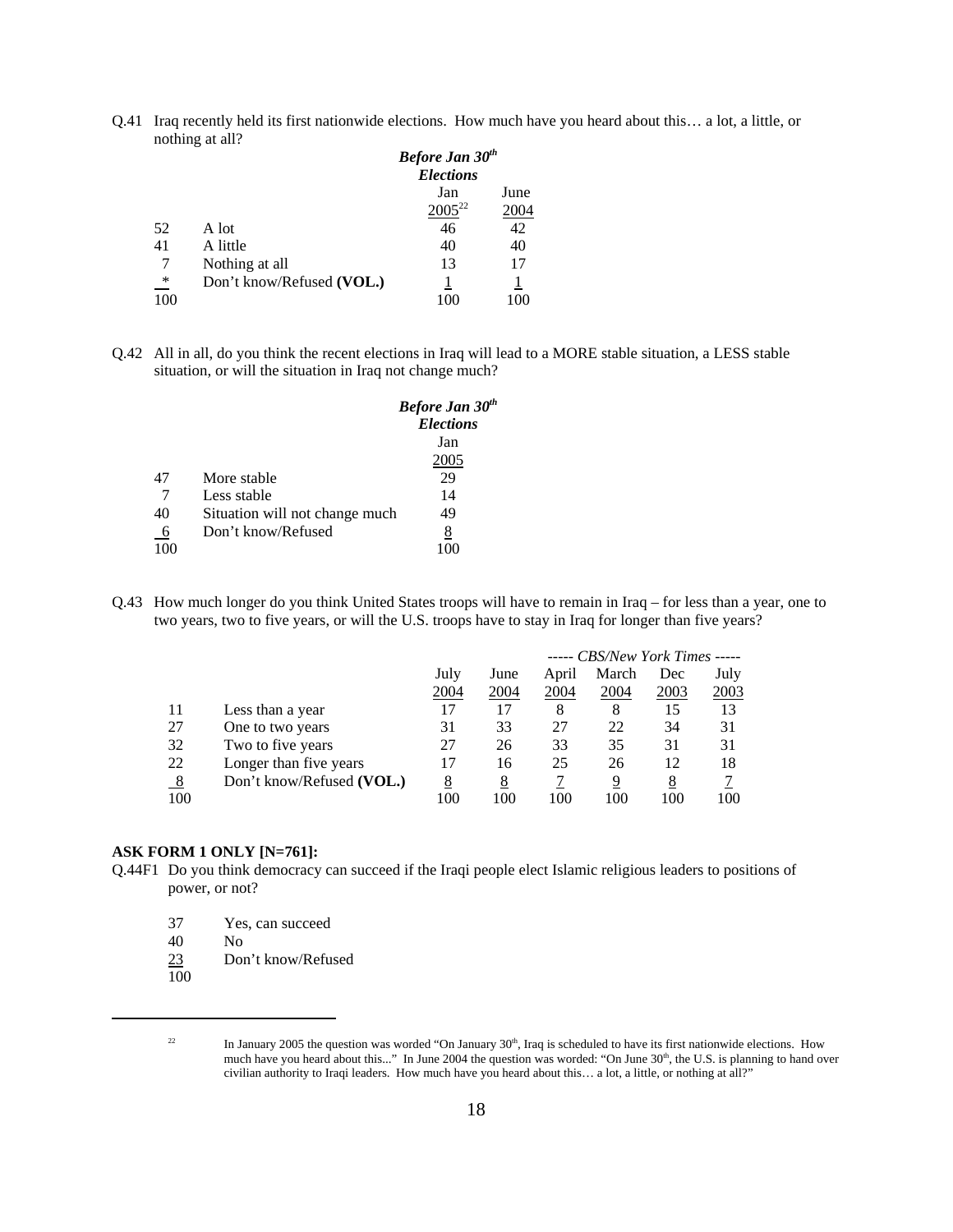## **ASK FORM 2 ONLY [N=741]:**

- Q.45F2 Now that Iraq has held its first democratic election, do you think other countries in the Middle East region are more likely to become more democratic, or not?
	- 36 Yes, more likely become more democratic
	-
	- $\begin{array}{ccc} 52 & \text{No} \\ \underline{12} & \text{Do} \end{array}$ Don't know/Refused
	- $\overline{100}$

# **ASK ALL:**

On a different subject…

Q.46 How closely do you follow the stock market – closely or not closely?

|     |                    | L.A. Times |
|-----|--------------------|------------|
|     |                    | May        |
|     |                    | 2000       |
| 25  | Closely            | 37         |
| 74  | Not closely        | 62         |
|     | Don't know/Refused |            |
| 100 |                    |            |

Q.47 Would you say that the stock market is a relatively safe place, or a relatively dangerous place to invest money?

|               |                    | $-L.A.$ Times $-$ |      |
|---------------|--------------------|-------------------|------|
|               |                    | Aug               | May  |
|               |                    | 2002              | 2000 |
| 39            | Safe               | 28                | 38   |
| 41            | Dangerous          | 58                | 38   |
| 12            | Depends (VOL.)     | 11                | 15   |
| $\frac{8}{1}$ | Don't know/Refused | 3                 | 9    |
| 100           |                    |                   | 100  |

Q.48 What's more important in our society – that everyone be free to pursue their life's goals without interference from the government OR that the government play an active role in society so as to guarantee that nobody is in need?

|     |                                                                            | Sept | July |
|-----|----------------------------------------------------------------------------|------|------|
|     |                                                                            | 2002 | 1991 |
| 53  | Free to pursue their life's goals without interference from the government | 58   | .52  |
| 38  | Government guarantees nobody in need                                       | 34   | 36   |
| 9   | Don't know/Refused (VOL.)                                                  |      |      |
| 100 |                                                                            | 100  | 100  |

## **NO QUESTION 49**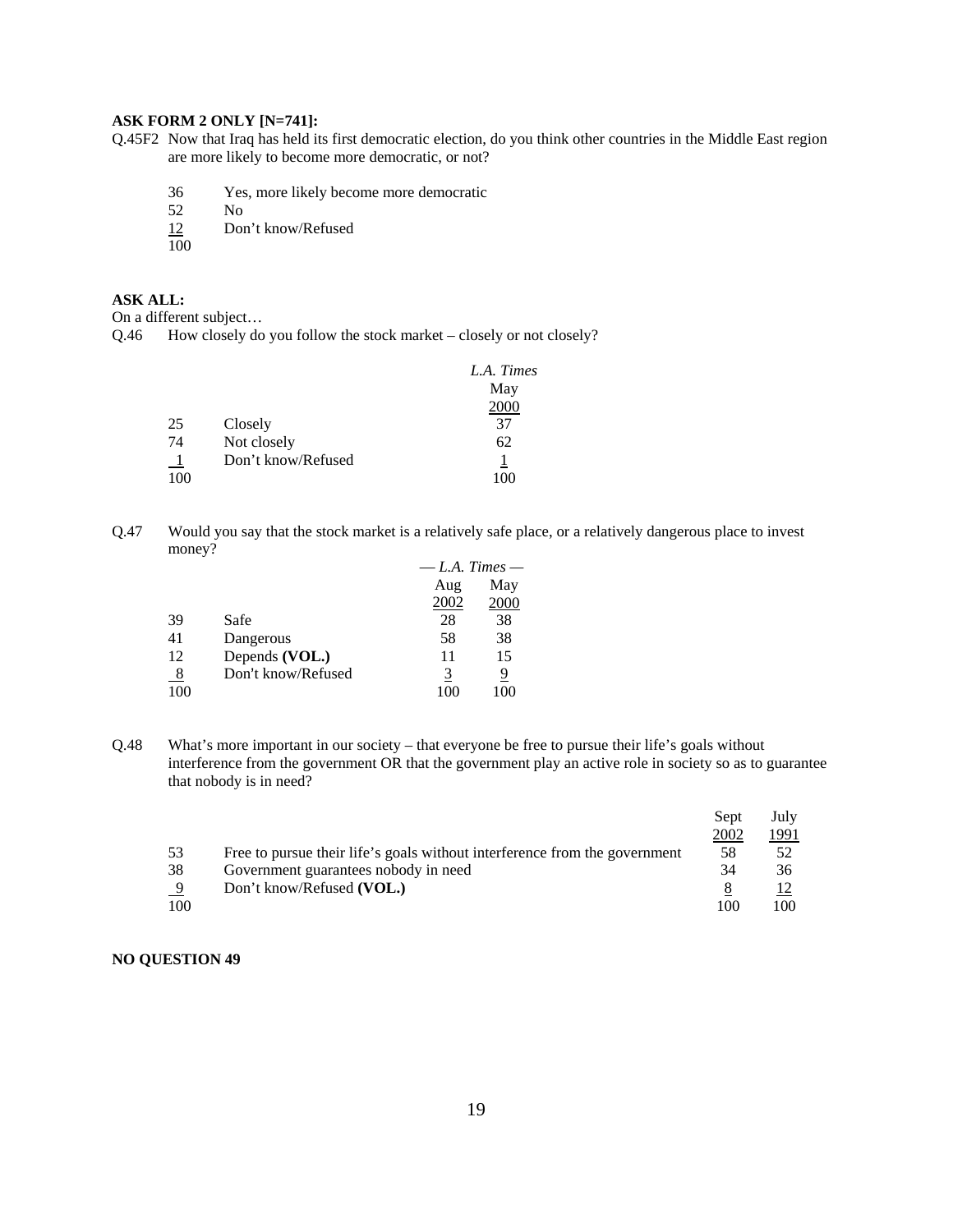# **NOTE: G.1 THROUGH G.3 ASKED FEBRUARY 17-21 ONLY. FORM A, B, C IS A THREE-WAY RANDOM ASSIGNMENT, UNRELATED TO FORM 1 AND 2 IN OTHER PARTS OF THE QUESTIONNAIRE**

# **ASK FORM A ONLY [N=437]:**

- G.1 Right now, the U.S. is the most powerful nation in the world. In the future, should U.S. policies try to keep it so America is the only superpower, or would it be OK if Europe, China or another country became as powerful as the U.S.?
	- 54 U.S. policies should keep U.S. as the only superpower<br>35 OK if another country became as powerful
	- OK if another country became as powerful
	- 11 Don't know/Refused
	- 100

# **ASK FORM B ONLY [N=434]:**

- G.2 Right now, the U.S. is the most powerful nation in the world. In the future, should the U.S. do whatever is necessary to make sure America remains the world's only superpower, or would it be OK if Europe, China or another country became as powerful as the U.S.
	- 54 U.S. should do whatever is necessary to remain world's only superpower
	- 34 OK if another country became as powerful
	- 12 Don't know/Refused
	- 100

# **ASK FORM C ONLY [N=444]:**

- G.3 Right now, the U.S. has the most powerful military capability in the world. In the future, should U.S. policies try to keep it so America is the only military superpower, or would it be OK if Europe, China or another country became as powerful as the U.S.?
	- 59 U.S. policies should keep the U.S. as the only military superpower
	- 31 OK if another country became as powerful
	- 10 Don't know/Refused
	- 100

# **ASK ALL:**

Now, just a few questions for statistical purposes only.

MARITAL Are you married, divorced, separated, widowed, or never been married?

- 55 Married
- 10 Divorced
- 3 Separated
- 9 Widowed
- 22 Never been married
- 1 Don't know/Refused **(VOL.)**
- $\overline{100}$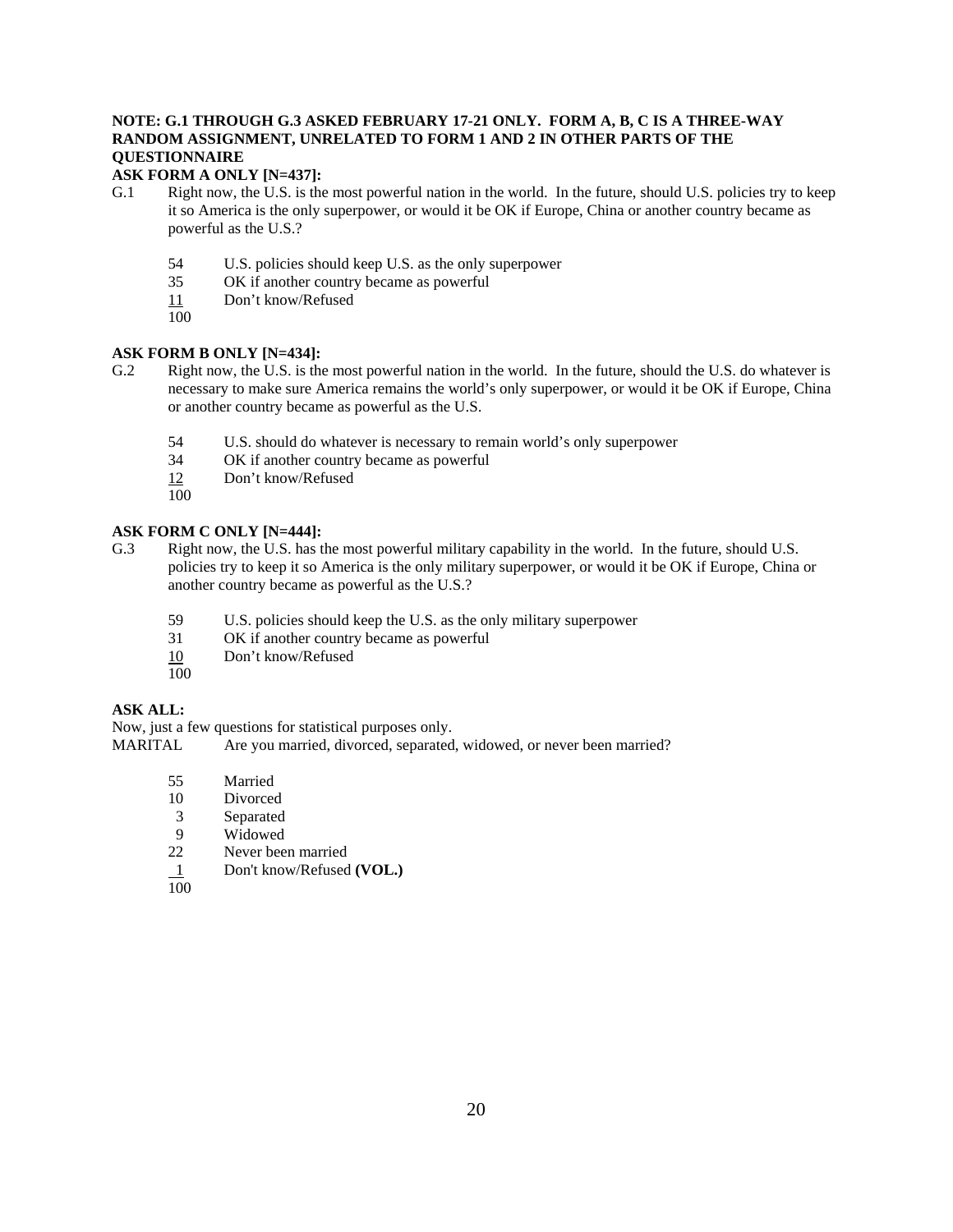EMPLOY Are you now employed full-time, part-time or not employed?

|     |                    |      |      |      | Late |      | Early |      |      |                       |      |           |     |
|-----|--------------------|------|------|------|------|------|-------|------|------|-----------------------|------|-----------|-----|
|     |                    | June | June | Jan  | Sept | Aug  |       |      |      | Sept Nov May June Feb |      | July Mar  |     |
|     |                    | 2002 | 2001 | 2001 | 1999 | 1999 | 1998  | 1997 | 1997 | 1996                  | 1995 | 1994 1994 |     |
| 53  | Full-time          | 55   | 54   | 52   | 56   | 58   | 55    | 55   | 53   | 57                    | 55   | 55        | -53 |
| 12  | Part-time          | 10   |      |      |      |      | 12    | 12   | 12   |                       |      |           | 14  |
| 35  | Not employed       | 35   | 35   | 35   | 31   | 30   | 33    | 33   | 35   | 30                    | 34   | 33        | 32  |
| ∗   | Don't know/Refused | *    | ∗    |      | ∗    |      | ∗     | ∗    | ∗    | ∗                     | ∗    | *         |     |
| 100 |                    | -00  |      | 00   | 100  | 100  | 100   | 100  | 100  | 100                   | 100  |           | 100 |

## **IF "NOT EMPLOYED" (3 IN EMPLOY) ASK:**

EMPLOY2 Is that because you are a student, because you are retired, because you choose not to work, or because you've lost or quit a job?

|     |                    | June | June   |
|-----|--------------------|------|--------|
|     |                    | 2002 | 2001   |
| 3   | Student            |      | n/a    |
| 17  | Retired            | 19   | 17     |
| 6   | Choose not to work |      |        |
| 2   | Lost or quit a job |      |        |
|     | Other reason (VOL) |      | 10     |
|     | Don't know/Refused | *    | $\ast$ |
| 35% |                    | 35%  |        |

#### **IF MARRIED (1 IN MARITAL) ASK:**

EMPLOYSP Is your (husband/wife) now employed full-time, part-time or not employed?

- 61 Full-time
- 11 Part-time
- 28 Not employed
- \* Don't know/Refused
- $\overline{100}$

# **IF "NOT EMPLOYED" (3 IN EMPLOYSP) ASK:**

EMPLOYSP2 Is that because (he/she) is a student, because (he/she) is retired, because (he/she) chooses not to work, or because (he/she) has lost or quit a job?

- 1 Student<br>14 Retired
- **Retired**
- 6 Choose not to work
- 2 Lost or quit a job<br>5 Other reason [VO
- 5 Other reason **[VOL.]**
- 0 Don't know/Refused
- 28%

# **ASK IF NOT RETIRED (1,2,9 IN EMPLOY OR 1,3,4,5,9 IN EMPLOY2) [N=1197]:**

- Q.50 As far as you know, have you made any contributions to Social Security in your lifetime, or not?
	- 89 Yes
	- 8 No
	- Don't know/Refused  $\frac{3}{100}$
	-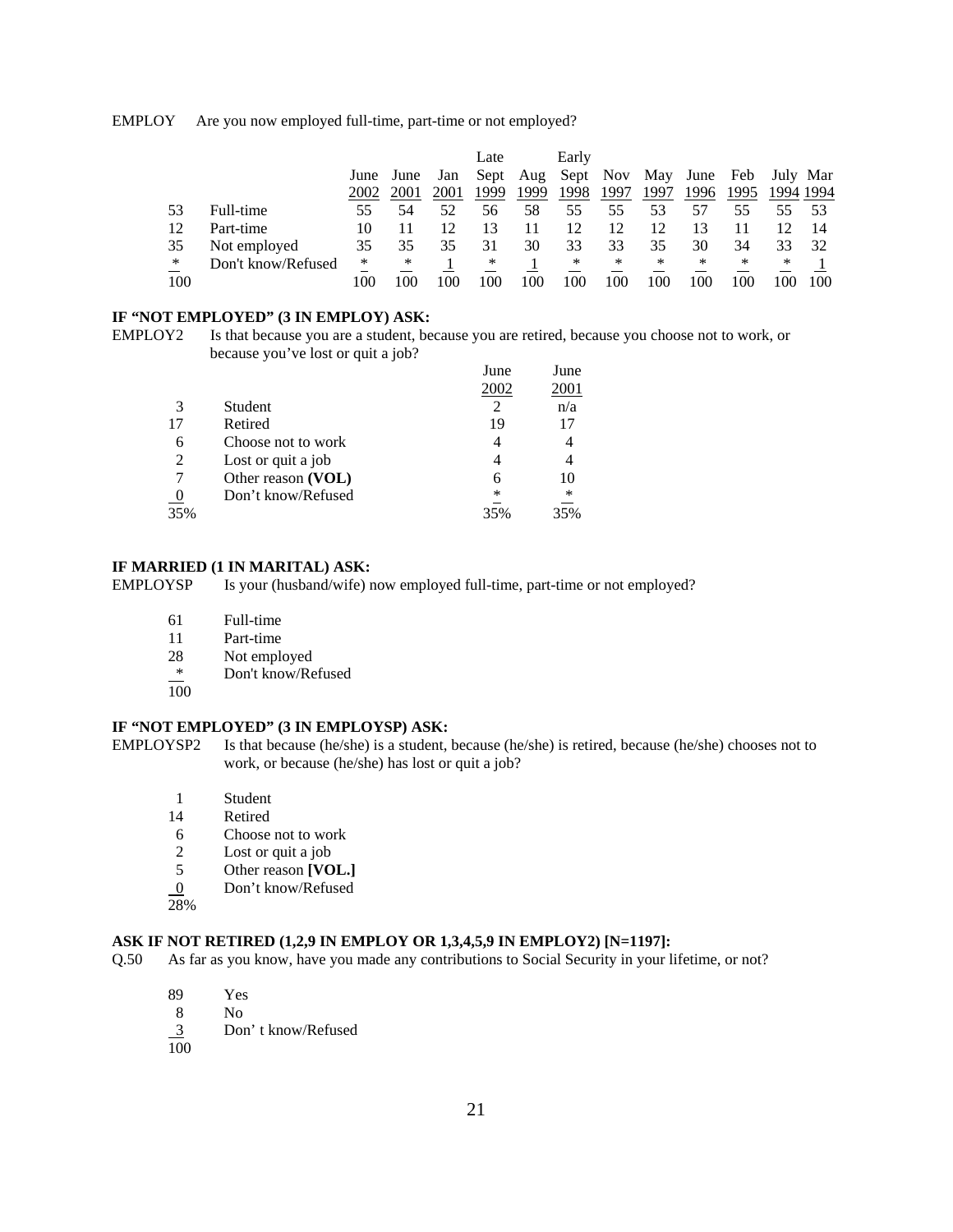## **ASK IF NOT RETIRED (1,2,9 IN EMPLOY OR 1,3,4,5,9 IN EMPLOY2) [N=1197]:**

Q.51 **[IF 1 IN Q.50 READ:** Aside from Social Security…**]** Do you have a retirement plan or any savings set aside for retirement, or not?

## **IF 'YES' (1 IN Q.51) ASK:**

- Q.52 Is any of your retirement money in the stock market through stocks, mutual funds or a 401k plan?
	- 69 Yes, have retirement plan
	- 58 Retirement plan in the stock market
	- 10 Not in stock market
	- 1 Don't know
	- 30 No, no retirement plan
	- 1 Don't know/Refused
	- $\overline{100}$

#### **ASK IF NOT RETIRED (1,2,9 IN EMPLOY OR 1,3,4,5,9 IN EMPLOY2) [N=1197]:**

Q.53 Looking ahead to your retirement, what do you expect to be your biggest source of income – Social Security, an employer-sponsored pension plan, or your own retirement savings?

|     |                           | CBS News/NY Times <sup>23</sup> |
|-----|---------------------------|---------------------------------|
|     |                           | Jan 2005                        |
| 20  | Social Security           | 17                              |
| 19  | Pension plan              | 22                              |
| 53  | Retirement savings        | 55                              |
|     | Other (VOL.)              |                                 |
|     | Don't know/Refused (VOL.) |                                 |
| 100 |                           |                                 |

#### **ASK IF RETIRED (2 IN EMPLOY2) [N=305]:**

- Q.54 Are you (or is your spouse) currently collecting Social Security retirement benefits, or not?
	- 89 Yes
	- 11 No
	- \* Don't know/Refused
	- 100

## **ASK IF RETIRED (2 IN EMPLOY2) [N=305]:**

Q.55 **[IF 1 IN Q.54 READ:** Aside from Social Security…**]** Do you have a retirement plan or other savings which supplement your income?

### **IF 'YES' (1 IN Q.55):**

- Q.56 Is any of your retirement money in the stock market through stocks, mutual funds or a 401k plan?
	- 75 Yes, have retirement plan
	- 47 Retirement plan in the stock market
	- 27 Not in stock market
	- 1 Don't know/Refused<br>24 No
	- N<sub>o</sub>
	- 1 Don't know/Refused
	- $\overline{100}$

<sup>23</sup> The CBS News/NY Times question was worded "Looking ahead to your retirement, what do you expect to be your major source of income..."